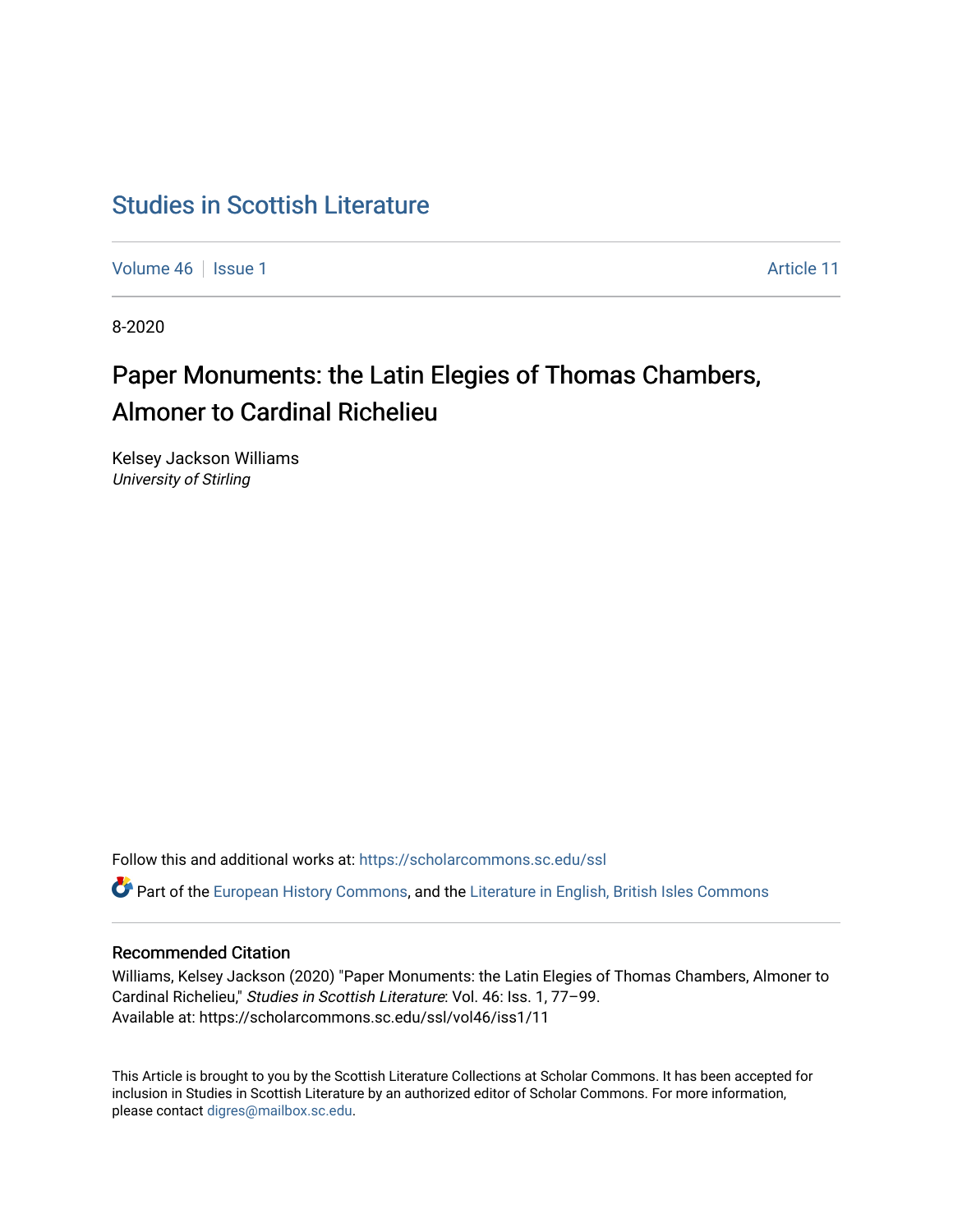### **PAPER MONUMENTS: THE LATIN ELEGIES OF THOMAS CHAMBERS, ALMONER TO CARDINAL RICHELIEU**

#### *Kelsey Jackson Williams*

On 6 September 1638 Cardinal Richelieu received a messenger from the king informing him of the birth of the future Louis XIV. Richelieu, then with the army at Saint Quentin, immediately proceeded to the local church, accompanied by a train of noblemen, officers, and bureaucrats. There they heard mass, the *Te deum* and *Domine salvum fac regem* were sung, and afterwards the cardinal gave his benediction to the assembled congregation, artillery firing all the while to mark the royal birth. Leading this thanksgiving mass was one Thomas Chambers, the son of an Aberdeen merchant and almoner to Cardinal Richelieu.<sup>1</sup>

Chambers was one of a multitude of Scots serving the French state during this period. While the Auld Alliance may have lost some of its vigour by the seventeenth century, its long-term impact was still very real for the soldiers, scholars, bureaucrats, and merchants who lived their lives between France and the Stuart multiple monarchy.<sup>2</sup> In the decades since 1560 this human and cultural exchange had taken a new, confessional turn as France became a key node in the European network of Scottish

I am indebted to Steve Murdoch and Peter Davidson for much valuable advice on Scottish soldiers and Catholics abroad, to *SSL*'s anonymous reviewer for suggestions on structuring and argument, and to Michelle Gait and all the staff of Special Collections, Sir Duncan Rice Library, University of Aberdeen, for their kindness and efficiency in providing me access to the Strachan *album amicorum*.

<sup>&</sup>lt;sup>1</sup> Theophraste Renaudot, *Recueil des gazettes nouvelles* (Paris: Bureau d'Ádresse, 1639), 535-536.

 $2$  The older assessment of the Auld Alliance's passing with the Reformation has now been systematically challenged by Siobhan Talbott, *An Alliance Ended?: Franco-Scottish Commercial Relations, 1560-1713* (PhD thesis, University of St Andrews, 2010). On the literature surrounding this, see *ibid.*, 13-19, and also Matthew Glozier, *Scottish Soldiers in France in the Reign of the Sun King* (Leiden: Brill, 2004), esp. chaps. 2-3. Francisque Michel's venerable Les Écossais en *France: les Français en Écosse*, 2 vols. (London: Trübner, 1863), remains essential for the *longue durée* study of the Auld Alliance.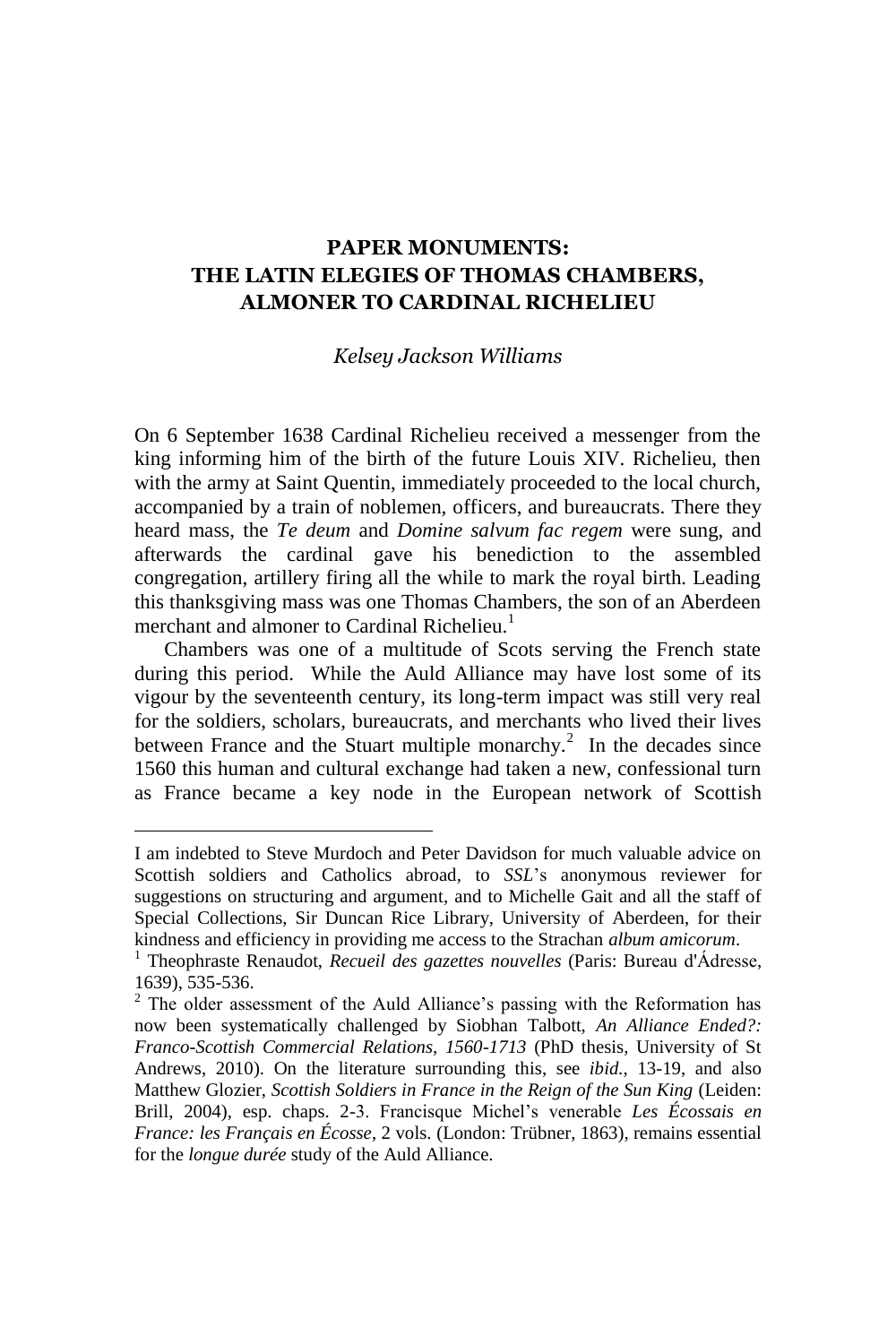Catholics, serving as both training ground—with its Scots Colleges at Paris, Pont-à-Mousson, and latterly Douai—and refuge for the many forced to flee the persecuting culture of post-Reformation Scotland.<sup>3</sup> Chambers, himself a secular priest, was an integral part of this confessionalised network.

He was also one of its memory keepers. The present article examines Chambers's only surviving literary work: forty-four folios of Latin verse tucked into the middle of the *album amicorum* of an earlier Scottish Catholic, the orientalist and traveller George Strachan.<sup>4</sup> This manuscript, now in the Scottish Catholic Archives, offers a lens through which to view the kinship and friendship networks of Scots in France during the Thirty Years War.<sup>5</sup> Consisting of epitaphs written for twenty-two persons who died between 1625 and 1648, it allows us to reconstruct the ways in which Scots abroad memorialised their communities and the often circuitous routes by which paper elegies became marmoreal epitaphs, as well as providing a rich store of evidence for the construction of Scottish Catholic identity in a generation for which the Reformation was increasingly fading into the distant past.

This article will begin by identifying Chambers and his contexts before turning to the history of the manuscript in which he recorded his epitaphs. It will then examine the epitaphs themselves, exploring the overlapping networks of Chambers's own kin, the kinship group of the Marquess's of Douglas, the Regiment Écossais, and the circle of Cardinal Richelieu, before discussing at least two instances where Chambers's compositions were used as carved, physical epitaphs on the funeral monuments of Scots buried in France. It will conclude with a more general discussion of what this text, its monumental descendants, and its contexts can teach us about the nature of Scottish Catholic culture in seventeenth-century France.

<sup>&</sup>lt;sup>3</sup> The institutional history of Franco-Scottish Catholicism is covered in Brian M. Halloran, *The Scots College, Paris, 1603-1792* (Edinburgh: John Donald, 1997) and Thomas McInally, *The Sixth Scottish University: The Scots Colleges Abroad, 1575 to 1799* (Leiden: Brill, 2012). See also, more generally, Michel, *Les Écossais en France*, and William Forbes-Leith, *Memoirs of Scottish Catholics During the XVIIth and XVIIIth Centuries*, 2 vols (London: Longman, Green, 1909).

<sup>&</sup>lt;sup>4</sup> Scottish Catholic Archives (hereafter SCA) CB/57/12. The only previous significant discussion known to me is in James Fowler Kellas Johnstone, *The Alba Amicorum of George Strachan, George Craig, Thomas Cumming* [Aberdeen University Studies, 95] (Aberdeen: Aberdeen University Press, 1924), 1-17.

<sup>&</sup>lt;sup>5</sup> As such it is a key document in any project attempting to do for Scots in Southern Europe what has been done for their Northern European counterparts in Steve Murdoch, *Network North: Scottish Kin, Commercial and Covert Associations in Northern Europe, 1603-1746* (Leiden: Brill, 2006).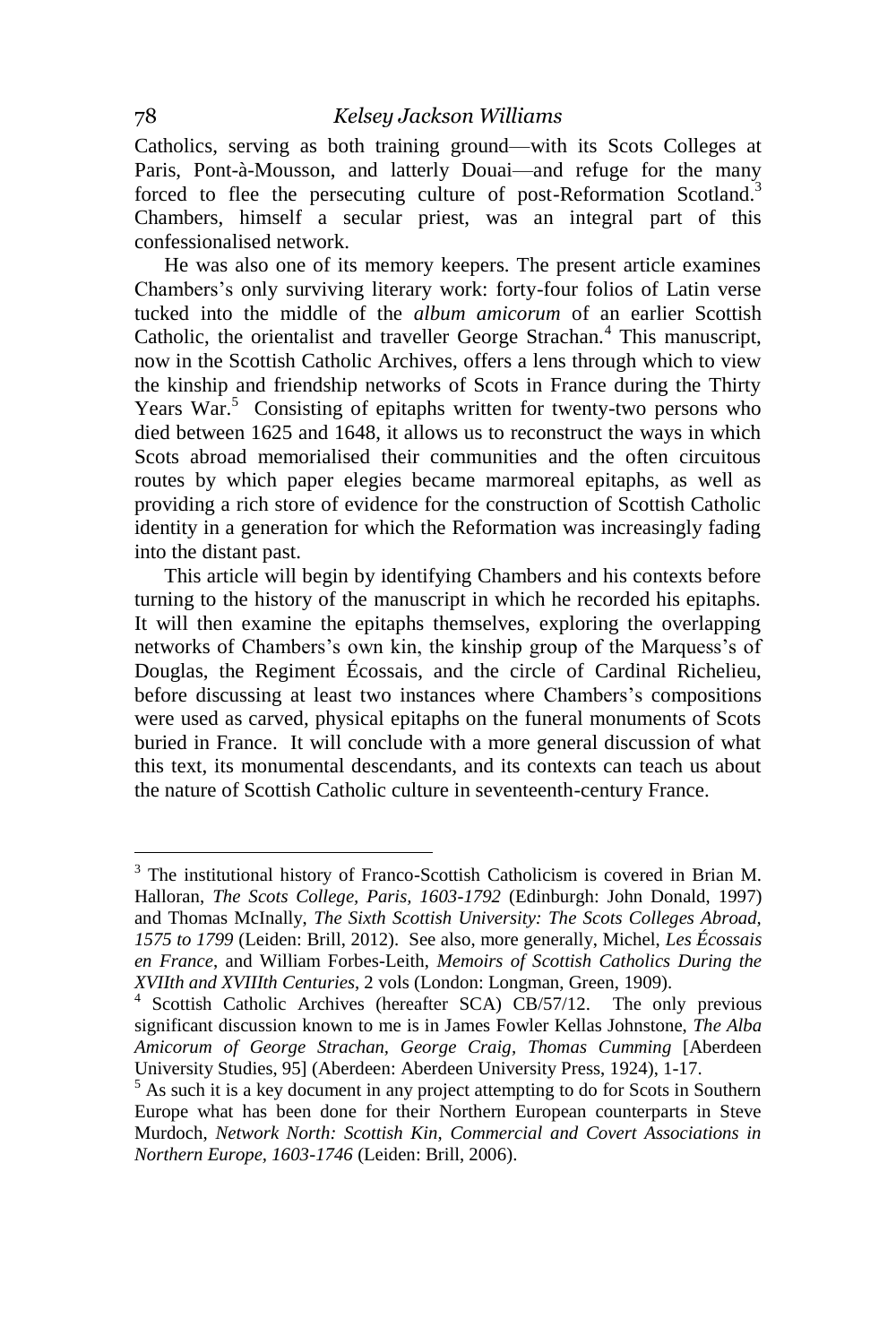#### **The Abbé Chambers**

Who was this Scottish priest singing the *Te deum* for Louis Dieudonné in the church of Saint Quentin? Reconstructing Chambers's life is made more difficult by the presence of a near-contemporary man of the same name, also a priest and also active in France. In a few documents Richelieu's almoner is distinguished as junior and his namesake as senior, but the two led sufficiently similar careers that at least one standard work on the subject conflates them into a single figure, making accurate biographies of both essential *desiderata*. 6

Thomas Chalmer *senior* was born in Aberdeenshire about 1604, was raised as a Protestant, but converted to Catholicism and entered the Jesuit seminary at Braunsberg (now Braniewo) in the Polish-Lithuanian Commonwealth in July  $1619$ .<sup>7</sup> After staying there for six years, he "secretly ran away in long clothes with his Calvinist soldier brother" on 19 June 1625 and thereafter temporarily disappears from the archival record.<sup>8</sup> Whatever confessional or educational backsliding might be implied by this flight, it was evidently not permanent for on 21 October 1629 he entered the Scots College in Rome, renewing the oath—apparently to enter the priesthood—which he had made at Braunsberg four years before. He was made a priest while in Rome and departed from there on 27 April 1632, probably for the Scottish Mission as a later list of missionary priests includes "Mr Thomas Chalmers Senr" under the year  $1632$ .<sup>9</sup> At some point he must also have spent time in the Scots College at Paris, for upon his death on 8 March 1661 he appears in the necrology of that institution as "*socii quondam et Benefactoris nostri*." 10

This man, however, was distinct from our subject: Thomas Chambers or Chalmer *junior*. He was one of a number of children born to the

<sup>6</sup> Halloran, *Scots College, Paris,* 14-15.

<sup>7</sup> Georg Lühr, *Die matrikel des päpstlichen Seminars zu Braunsberg, 1578-1798*  (Braunsberg: Druck der Ermländischen Zeitungs- und Verlagsdruckerei, 1925), 73. In the present article Thomas Chambers is referred to by that surname on the grounds that he consistently uses "Chambers" to sign his correspondence. In general, however, the Scots form of the name, "Chalmer(s)," has been preferred when discussing his kinsmen, who, by and large, did not follow his Anglicizing practices. In Latin, the name is consistently written "Camerarius," and in French, "Chambre".

<sup>8</sup> Lühr, *Braunsberg matrikel*, 73.

<sup>9</sup> William Forbes Leith, *Records of the Scots Colleges at Douai, Rome, Madrid, Valladolid and Ratisbon*, vol. 1 [New Spalding Club, 30] (Aberdeen: Aberdeen University Press, 1906), 109; M. V. Hay, *The Blairs Papers, 1603-1660* (London and Edinburgh: Sands, 1929), 249.

<sup>10</sup> Hay, *Blairs Papers*, 242.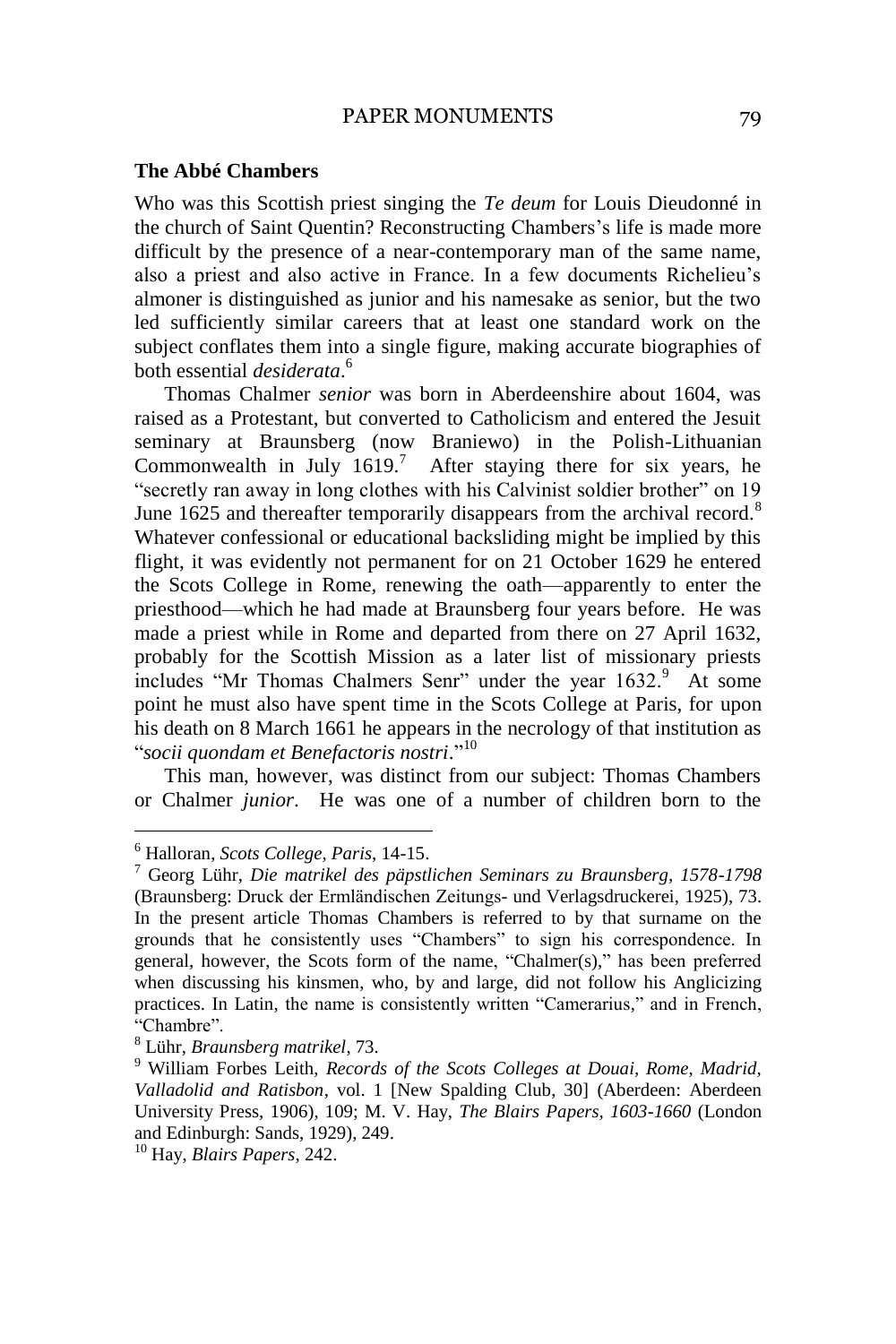Aberdonian merchant Gilbert Chalmer of Cults and his wife Christian Con. On his father's side he was a descendant of a family of Aberdonian merchant patricians whose richly-carved pew in the west kirk of St. Nicholas proudly proclaimed their place for "many centuries" amongst Aberdeen's elite.<sup>11</sup> On his mother's side he was connected to the nervecentre of the northeast's Catholic gentry. His uncle was George Con, Scotland's almost-cardinal (of whom more below), his great-grandmother was a Leslie of Balquhain and through her he was a cousin of the historian and polemicist Thomas Dempster and the Imperial soldier Count Walter Leslie. $12$ 

Chambers first appears on record, as 'Thomas Chalmer junior," when he was admitted to the Scots College at Rome on 27 June 1630.<sup>13</sup> The College's rector at that time was the aristocratic Jesuit George Elphinstone, and Chambers entered an institution already filled with Aberdonian kinsmen—Francis Dempster, Arthur Cheyne, and Thomas Chalmer *senior* were all fellow students—and closely linked to the Counter-Reforming endeavours of his uncle George Con. He took the missionary oath on 1 November 1631, but remained in the College until 1637, studying philosophy and theology and ultimately being ordained a secular priest.

By the spring of 1637 Chambers had left Rome and was actively seeking preferment. A letter from one of his cousins, George Chalmer, Professor of Laws at the Jesuit College of Pont-à-Mousson, to another, David Chalmer, Rector of the Scots College in Paris, mentioned, rather acidly, that Thomas "continues still in hope to become greit," which the

<sup>&</sup>lt;sup>11</sup> Alexander M. Munro, *Memorials of the Aldermen, Provosts, and Lord Provosts of Aberdeen, 1272-1895* (Aberdeen: for the subscribers, 1897), 123. Munro described the Chalmer pew as "an oak form or seat with the arms of the family ... and the following inscription:—'Alexandri de Camera consulis ejusque familiae multorum saeculorum prosapia honoribusque conspicuae requietorium et cathedra, 1313'" (*ibid.*, 123).

<sup>&</sup>lt;sup>12</sup> The Leslies of Balquhain and their palace at Fetternear are emerging as one of the centres around which the Counter-Reformation coalesced in Scotland, making their close kinship to key Scottish Catholics such as Chambers and Dempster all the more important: see Penelope Dransart and Nicholas Q. Bogdan, "The Material Culture of Recusancy at Fetternear: Kin and Religion in Post-Reformation Scotland," *Proceedings of the Society of Antiquaries of Scotland*, 134 (2004): 457- 470, and Peter Davidson and Prue King, "The Fetternear Vestments at the Blairs Museum," *British Catholic History*, 33 (2016): 259-277, as well as, for the Austrian branch of the family, David Worthington, *Scots in Habsburg Service, 1618-1648* (Leiden: Brill, 2003). The only monograph-length study is Charles Joseph Leslie's long-outdated *Historical Records of the Family of Leslie from 1067 to 1868-9*, 3 vols (Edinburgh: Edmonston and Douglas, 1869), III: 1-272.

<sup>13</sup> Details in this paragraph from *Records of the Scots Colleges,* 108-109*.*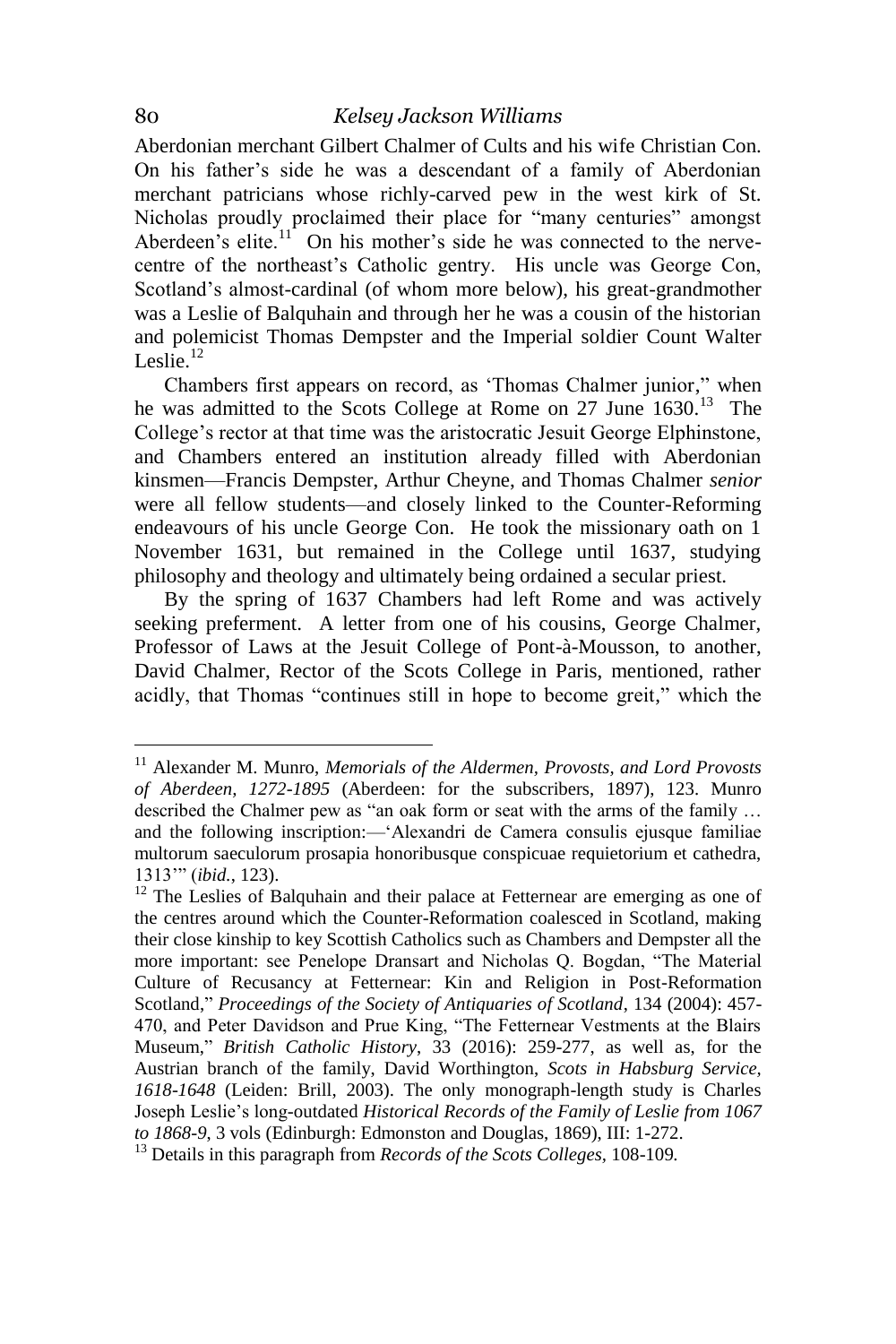better-established George contrasted with his own "desyr to flie no higher."<sup>14</sup> Nonetheless, Chambers succeeded in his attempts; by 1 September 1637 he was one of the "gentilshommes de sa maison" of no less a figure than Cardinal Richelieu. On that date Richelieu wrote an instruction to Chambers, then intending to pass over into Britain to visit his uncle Con, who in the previous year had been made the Vatican's representative to the British court.<sup>15</sup>

The cardinal's orders were both precise and daunting. The French crown hoped to raise six thousand soldiers in three regiments out of Scotland, but the diplomatic situation of the times made this a difficult endeavour. Chambers was to use his uncle's influence at court to attempt to convince the British crown to allow this recruitment drive or, if it proved impossible to obtain the full six thousand troops, to at least boost the recruitment of Hepburn's Regiment (already in the French service). While networking amongst the "Scottish lairds" ("seigneurs du pays ... en Escosse"), he was to pay particular attention to the advice of "milord" Gray," the Catholic nobleman Andrew,  $7<sup>th</sup>$  Lord Gray, who was probably known to Richelieu by virtue of having served in the French Gens d'Armes.<sup>16</sup> Chambers's role in Richelieu's service was clarified in a subsequent letter from the cardinal to the Comte d'Estrades mentioning that he was about to send Abbé Chambre, his almoner, on a mission to Scotland<sup>17</sup>

Chambers made this journey and spent at least some time in Scotland, as his name appears on an eighteenth-century list of missionary priests under the year  $1637<sup>18</sup>$  He did not remain long, however, and on 24 July 1638, he sent a letter from Amiens to his cousin the rector of the Scots College in Paris.<sup>19</sup> That autumn he was with Richelieu at Saint Quentin when he participated in the mass described above. In 1640 he was one of the French agents involved in the attempted accord between the Scottish Covenanters and the French government, and by the 1640s he seems to have been in a position of increasing power amongst the Scottish community in Paris, advising the hot-headed priest Gilbert Blakhal on his

<sup>14</sup> Hay, *Blairs Papers*, 122.

<sup>15</sup> Armand Jean du Plessis Richelieu, *Lettres, instructions diplomatiques et papiers d'état,* 8 vols., ed. Georges, Vicomte d'Avenel (Paris: Impr. impériale, 1853-1877), V: 847-850.

<sup>16</sup> James Balfour Paul, ed., *The Scots Peerage*, 9 vols (Edinburgh: David Douglas, 1904-1914), IV: 286.

<sup>17</sup> Hay, *Blairs Papers*, 126.

<sup>18</sup> Hay, *Blairs Papers*, 249.

<sup>19</sup> Hay, *Blairs Papers*, 127-128.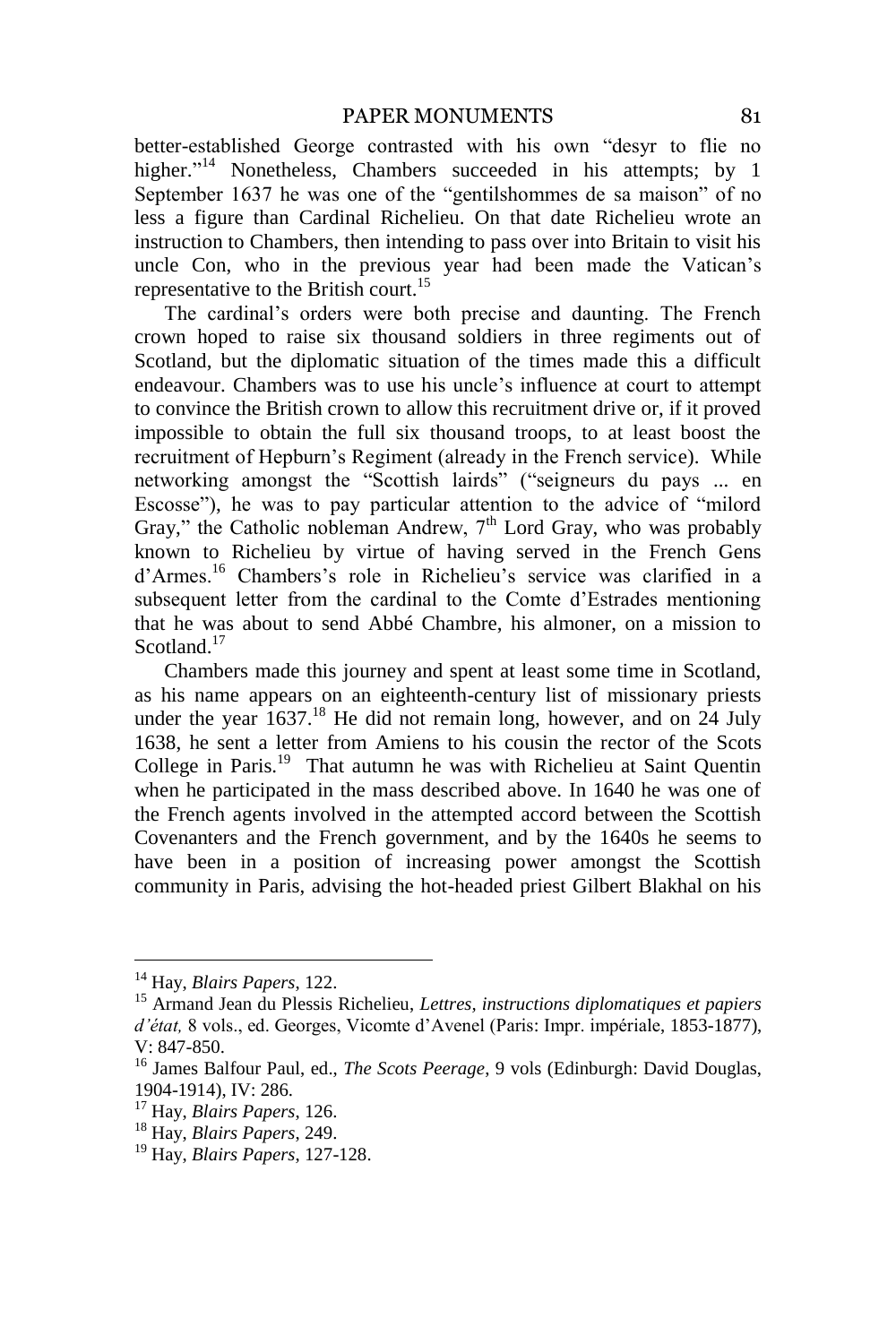attempts to solicit aid from the queen.<sup>20</sup>

Several letters survive between Chambers and the leading Covenanter William Ker, Earl of Lothian, from the years following the latter's 1642- 1643 mission on behalf of the Scottish Privy Council to renew the privileges formerly granted to Scots resident in France.<sup>21</sup> On 10 May 1644 Chambers wrote to the earl asking for help in the matter of his uncle James Con, banished from Scotland on account of his Catholicism and "farre in age and of a weake disposition."<sup>22</sup> On 15 July 1645 he wrote to Lothian hoping for a revival of Scots privileges in France, and on 17 March 1649 he wrote yet again hoping that "his old decrepit uncle, James Conne" might be allowed "to return for 6 months to his native air."<sup>23</sup>

Towards the end of his life Chambers turned his mind towards the endowment of his *alma mater* in Rome. In a letter of 14 September 1649, William Christie, SJ, recorded that Chambers had bequeathed "some old bookes" and one hundred crowns to the Scots College in Rome and wished this to be put towards the altar of the new church of St Andrew there, upon which, he hoped, would be placed his coat of arms. $^{24}$  This echo of his grandfather's armorial pew in New Aberdeen sat poorly with Father Christie, partly, it would seem, because the amount Chambers had given was insufficient for the task, and it seems doubtful whether the latter's heraldic vision was ever realised.<sup>25</sup> In any case, he must have died soon after, for a letter from Sir Edward Hyde to Sir Edward Nicholas, responding to Nicholas' fears that Chambers was negotiating a correspondence between Cardinal Mazarin and Cromwell, noted that "Dr. Chambers has been dead almost a year," placing his death sometime in late 1651 or perhaps early  $1652.^{26}$ 

Chambers's historical and literary significance stems, however, not so much from his career as a node in Franco-Scottish intelligence and familial networks, but for the poems he carefully copied into the orientalist George Strachan's *album amicorum*.<sup>27</sup> How he obtained this manuscript is unclear.

<sup>20</sup> Gilbert Blakhal, *A Breiffe Narration of the Services Done to Three Noble Ladyes*, ed. John Stuart [Spalding Club, 11] (Aberdeen: printed for the Spalding Club, 1844), 121; Murdoch, *Network North*, as in n. 5 above, 120-122.

<sup>21</sup> Balfour Paul, ed., *Scots Peerage*, V: 472.

<sup>22</sup> NRS GD40/9/21/1.

<sup>23</sup> NRS GD40/9/21/2 and GD40/2/16/Add 7.

<sup>24</sup> Hay, *Blairs Papers*, 124-125.

<sup>25</sup> Hay, *Blairs Papers*, 125.

<sup>26</sup> H. O. Coxe, *et al*., eds, *Calendar of the Clarendon State Papers Preserved in the Bodleian Library*, 5 vols. (Oxford: Clarendon Press, 1869-1970), II: 149.

 $27$  The principal sources for Strachan's career are David McRoberts, "George Strachan of the Mearns: An Early Scottish Orientalist," *Innes Review,* 3 (1952): 110-128; G. L. Dellavida, *George Strachan: Memorials of a Wandering Scottish*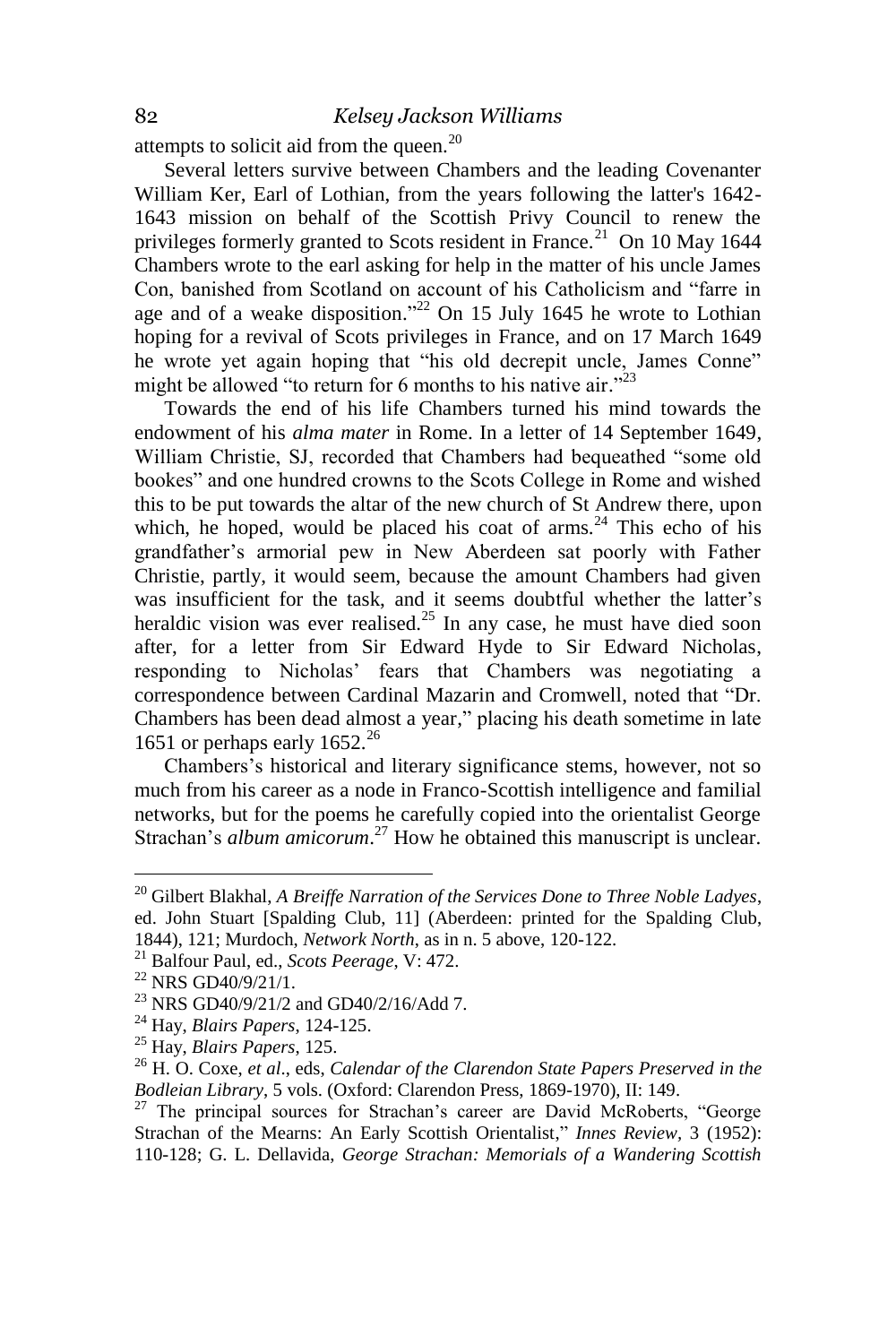The entries in the *album* made by Strachan himself begin at Béarn in August 1599 and conclude during his time at the Collège du Mans in Paris with an entry by the physician Peter Hay, dated at Paris on 5 September 1609.<sup>28</sup>

A potential link between Strachan and Chambers exists in the person of Chambers's cousin David Chalmer, noted above as Rector of the Scots College in Paris. Several decades before, David Chalmer was a religious exile in Paris, "compelled by his zeal for the House of God and the fury of the heretic ministers to relinquish his fatherland," when on 15 July 1609 Strachan wrote a letter of recommendation on his behalf to Cardinal Maffeo Barberini, the future Pope Urban VIII.<sup>29</sup> Strachan's later career as a traveller, sometime convert to Islam, and collector of oriental manuscripts is well known, but it seems doubtful if his *album amicorum* followed him through Constantinople into Syria, Persia, and beyond. If so, it certainly was not used for its original purpose during that time. It is possible that Strachan gave the *album* (and perhaps other books and manuscripts) into David Chalmer's keeping before his departure for the East and that, in the fullness of time, Chalmer then gave it to his young cousin.

Another possibility, however, is that Strachan did take the *album* east with him and that it subsequently found its way into the collection of manuscripts he gave to the Discalced Carmelites at Rome in 1621.<sup>30</sup> In support of this interpretation, it should be noted that the first entry by Chambers is dated 1632, while he was still at the Scots College in Rome, and it may be that he had obtained the manuscript from the Carmelites or another Roman source after it had been discarded as irrelevant to Strachan's collection of oriental materials.

Regardless of how Chambers first acquired the manuscript, he seems to have added to it regularly between 1632 and 1648. His earliest entry commemorates his cousin George Chalmer of Fintray in 1632, and his latest memorialises the drowned daughters of the Earl of Angus in 1648; as discussed below, an epitaph on Thomas Dempster, who died in 1625, was evidently not written at the time of his death. Between these years Chambers transformed Strachan's *album amicorum* into a collective memorial for Scottish Catholics abroad, a secular necrology which meshed with and built upon Strachan's earlier record of Scottish Catholic

1

*Scholar of the Seventeenth Century* (Aberdeen: printed for the Third Spalding Club, 1956); and Johnstone, *Alba Amicorum*, 1-17. Tom McInally's *George Strachan of the Mearns: Seventeenth Century Orientalist* (Edinburgh: Edinburgh University Press, 2020) was not available for consultation when this article went to press.

<sup>28</sup> SCA CB/57/12, *passim*.

<sup>29</sup> Dellavida, *Strachan*, 25-26.

<sup>30</sup> Dellavida, *Strachan*, 73-74.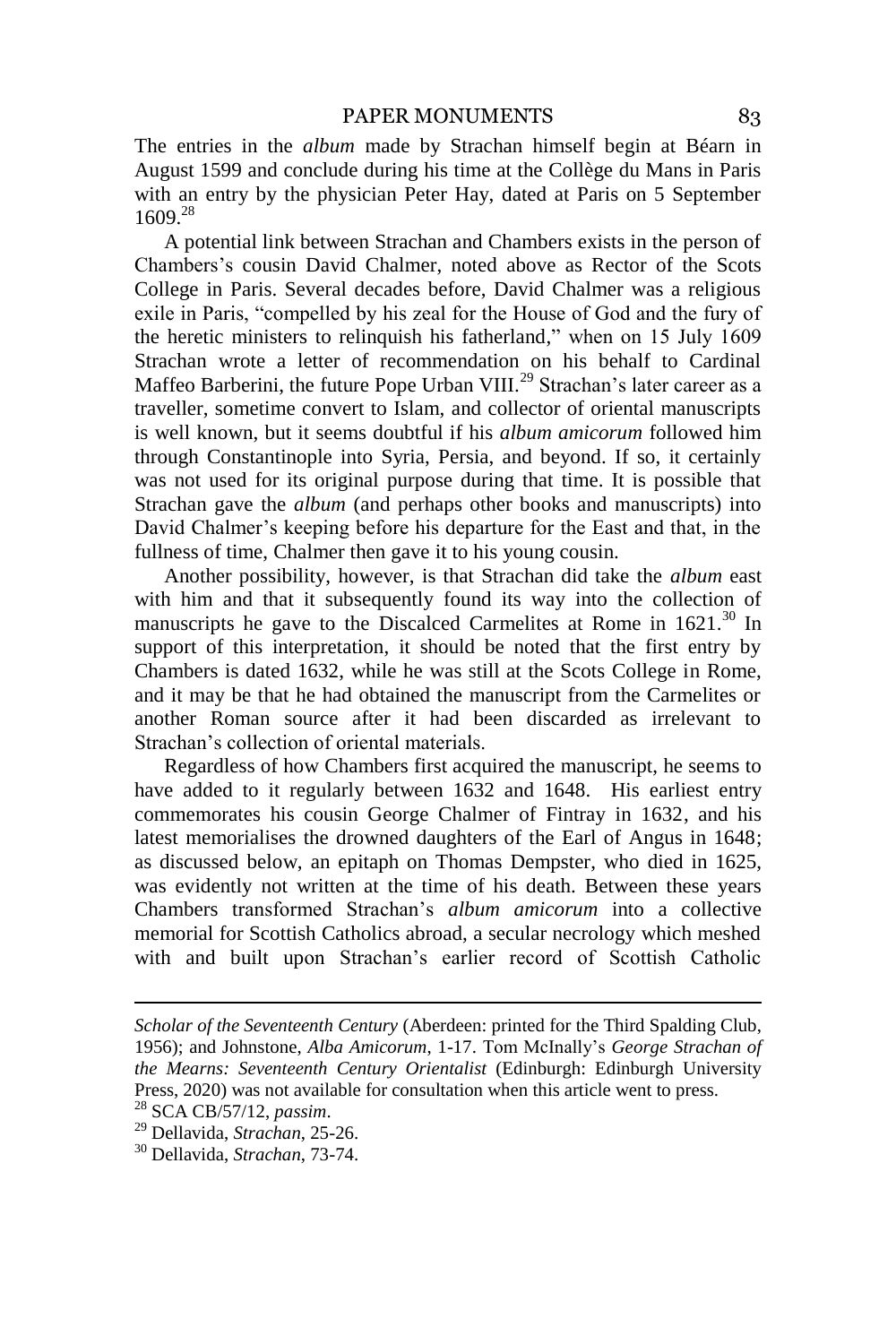sociability to become a carefully-crafted paper monument to the tiny and beleagured community. Integral to this project was his rebinding of the manuscript itself. Chambers's binding is a rich red calf with lavish gold tooling including images of the Virgin and Child, the crucified Christ, and at its centre Christ as stag with a star between its horns and a cross overhead. Stamped in gold on the front board are the words "1599 ALBVM AMICORVM GEORGII STRACHANI SCOTI". The gauffered fore-edges retain a crisp and fluid vegetal design. This volume was meant to be valued, both for its physical appearance and for its contents.



**Figure 1. Binding of SCA/CB/57/12, the** *album amicorum* **of George Strachan.**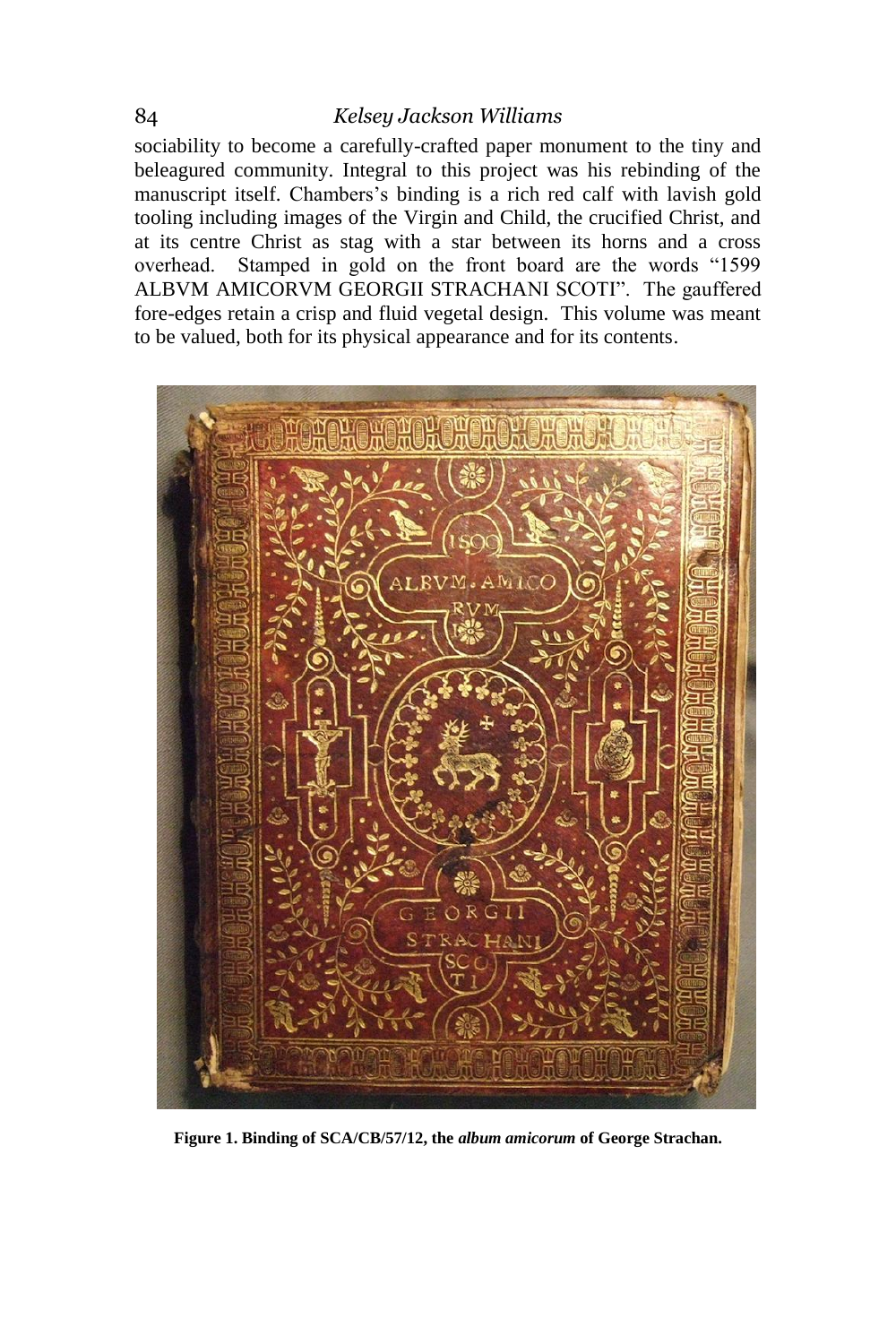#### PAPER MONUMENTS 85

#### **The Text**

 $\overline{a}$ 

The epitaphs and elegies which make up Chambers's work fall into four intersecting groups: those relating to the kinship and patronage network of Chambers himself, the officers of the Regiment Ècossais, the kinship group of the Earls of Angus, and the circle of Cardinal Richelieu. Chronologically, these groups overlap with each other, but certain patterns nonetheless emerge. Chambers began by commemorating his own kinship group as early as 1632, was particularly involved in the fate of the Regiment Ècossais, 1634-1637, constructed an elaborate pro-Richelieu narrative in a series of poems dating from 1638 to 1640, soon after he had become the cardinal's almoner, and returned to his own kinship network and that of the Douglas Earls of Angus in his final decade. Collectively, they reflect Chambers'ss twin concerns of commemorating Scottishness, especially Scottishness abroad, and post-Reformation Catholicism.

The epitaph as a poetic form already possessed a venerable history by the time Chambers came to engage with the genre.<sup>31</sup> From its Greek and Roman origins a rich tradition of epitaphic poetry, both on stone and paper, had developed in early modern Europe. Iiro Kajanto has discussed the rapid revival of the classical epigraphic epitaph on Roman tombs from the fifteenth century onward, distinguishing the comparatively formulaic "hic requiescit" medieval epitaph from its more linguistically and semantically elaborate humanistic successors.<sup>32</sup> Neil Kenny, in turn, has traced these origins in the epitaphs of early modern France—geographically and chronologically closer to Chambers—and seen in them an increasingly elaborate system of gradated degrees of physical or spiritual presence or absence. $33$  By the later seventeenth century, the genre was both widespread and conventionalised with poetic handbooks such as Laurence le Brun's *Eloquentia poetica* devoting numerous pages to potential models and forms for appropriately decorous epitaphic poetry.<sup>34</sup>

As early as 1606, Pierre Labbé in his *Elogia sacra* could lay out a

<sup>31</sup> For the English context see Joshua Scodel, *The English Poetic Epitaph: Commemoration and Conflict from Jonson to Wordsworth* (Ithaca, NY: Cornell University Press, 1991).

<sup>&</sup>lt;sup>32</sup> Iiro Kajanto, "Origin and Characteristics of the Humanistic Epitaph," *Epigraphica: Rivista Italiana di Epigrafia*, 40 (1978): 7-31.

<sup>33</sup> Neil Kenny, *Death and Tenses: Posthumous Presence in Early Modern France* (Oxford: Oxford University Press, 2015), 116-133.

<sup>34</sup> Laurent le Brun, *Eloquentia poetica sive praecepta poetica exemplis poeticis illustrata*, 2 vols (Paris: Cramoisy, 1655), II: 507-590. See also the collections of epitaphs in Otto Aicher, *Theatrum funebre, exhibens per varias scenas epitaphia nova, antiquara; seria, jocosa* (Salzburg: Mayr, 1675).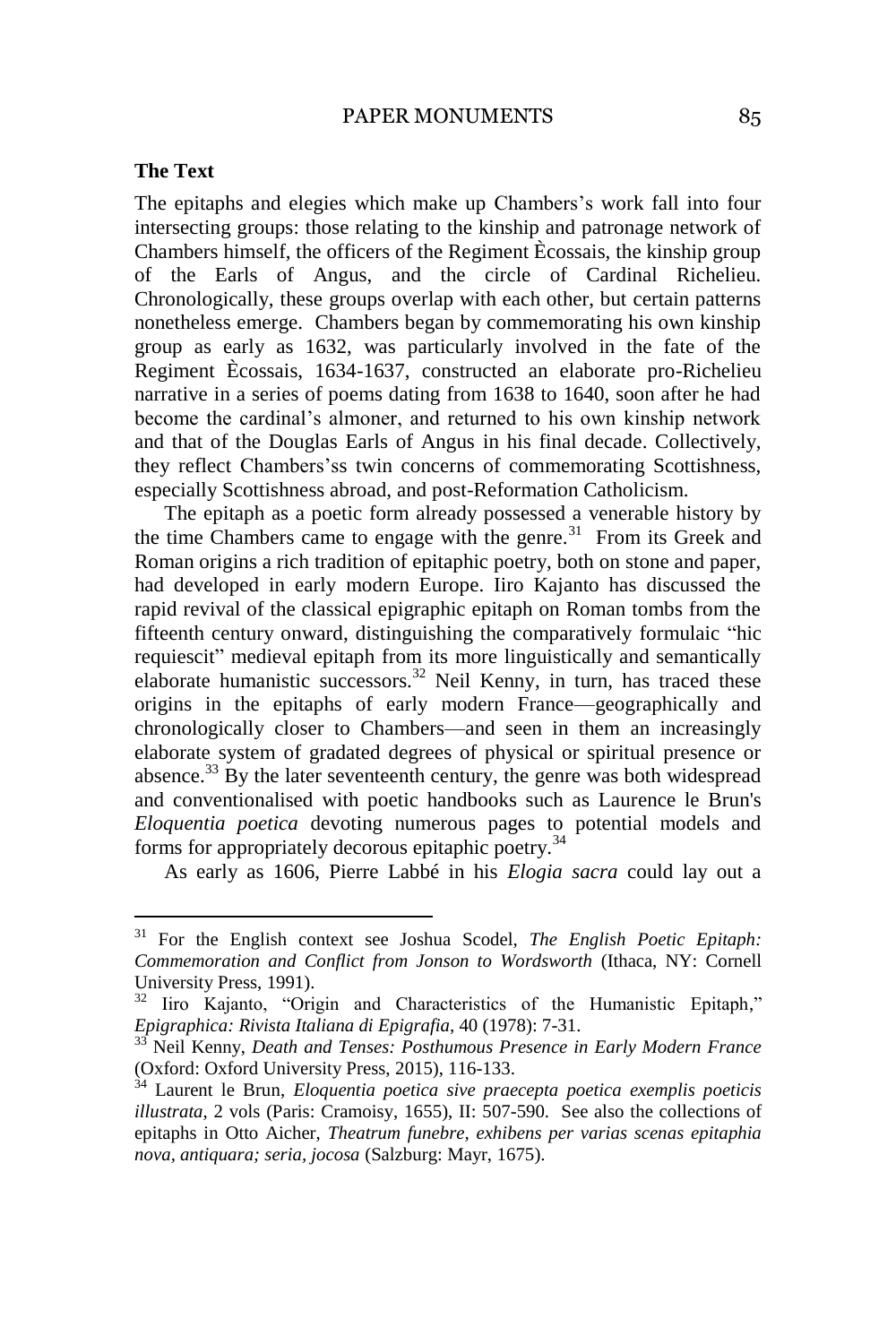template for the principal forms of epitaph. The first type, he wrote, were strictly historical, giving "the name of the deceased, birthplace, parents, offices, and age ... of such a kind were ancient epitaphs."<sup>35</sup> The second type mixed moral reflections with its facts, while the third was consciously enigmatic and witty, and the fourth was an utterance of grief or mourning.<sup>36</sup> As will be seen in Chambers's work, however, these divisions are rarely clear cut; an epitaph could just as easily combine the historical, the moral, and the grief-stricken within the space of a few lines.

Chambers's texts should also be placed within the larger context of Scottish Neo-Latin poetry. They fall rather later than the golden age of Scottish Neo-Latin which led to the compilation of the *Delitiae poetarum Scotorum* (1637) or even that of Caroline Scottish Latinists such as Arthur Johnston. $37$  Standard accounts of this poetic tradition see it rapidly declining after the beginning of the seventeenth century and making only a brief resurgence with Archibald Pitcairne and his coterie at the opening of the eighteenth, but manuscripts such as Chambers's should encourage us to consider the possibility that this is only a partial view of Scottish Latinity.<sup>38</sup> At the very least, it restores a distinctly Latin voice to the middle of the seventeenth century in Scottish literary studies.

Questions of chronology in Chambers's collection are complicated by the fact that at least two of the epitaphs were written some time after the

<sup>35</sup> Pierre Labbé, *Elogia sacra, theologica & philosophica, regia, eminentia, illustria, historica, poetica, miscellanea* (1606; repr. Leipzig, 1686), 656. <sup>36</sup> Labbé, *Elogia sacra*, 656-657.

<sup>37</sup> *Delitiae poetarum Scotorum*, 2 vols (Amsterdam: Blaeu, 1637). For Scottish Neo-Latinity, see Steven J. Reid and David McOmish, eds., *Neo-Latin Literature and Literary Culture in Early Modern Scotland* (Leiden: Brill, 2016) together with R.P.H. Green, P.H. Burton, *et al.*, eds, *Scottish Latin Authors in Print up to 1700: A Short-Title List* [*Supplementa Humanistica Lovaniensia*, 30] (Leuven: Leuven University Press, 2012). While some of Johnston's later publications chronologically overlapped with Chambers's compositions, he belonged to an earlier generation and a very different literary context; see Alexander Farquhar, *Arthur Johnston and the Fostering of Scottish Letters* (DPhil thesis, University of Oxford, 2014).

<sup>38</sup> See, e.g., Jack MacQueen, "From Rome to Ruddiman: The Scoto-Latin Tradition," in *The Edinburgh History of Scottish Literature, Vol. I: From Columba to the Union,* ed. Thomas Owen Clancy and Murray Pittock (Edinburgh: Edinburgh University Press, 2007), 184-208; David Allan, "'The Divine Fury of the Muses': Neo-Latin Poetry in Early Modern Scotland," in *Literature and the Scottish Reformation*, ed. Crawford Gribben and David George Mullan (Aldershot: Ashgate, 2009), 63-78; and Colin Kidd, "The Ideological Significance of Scottish Jacobite Latinity," in *Culture, Politics and Society in Britain, 1600-1800*, ed. Jeremy Black and Jeremy Gregory (Manchester: Manchester University Press, 1991), 110-130.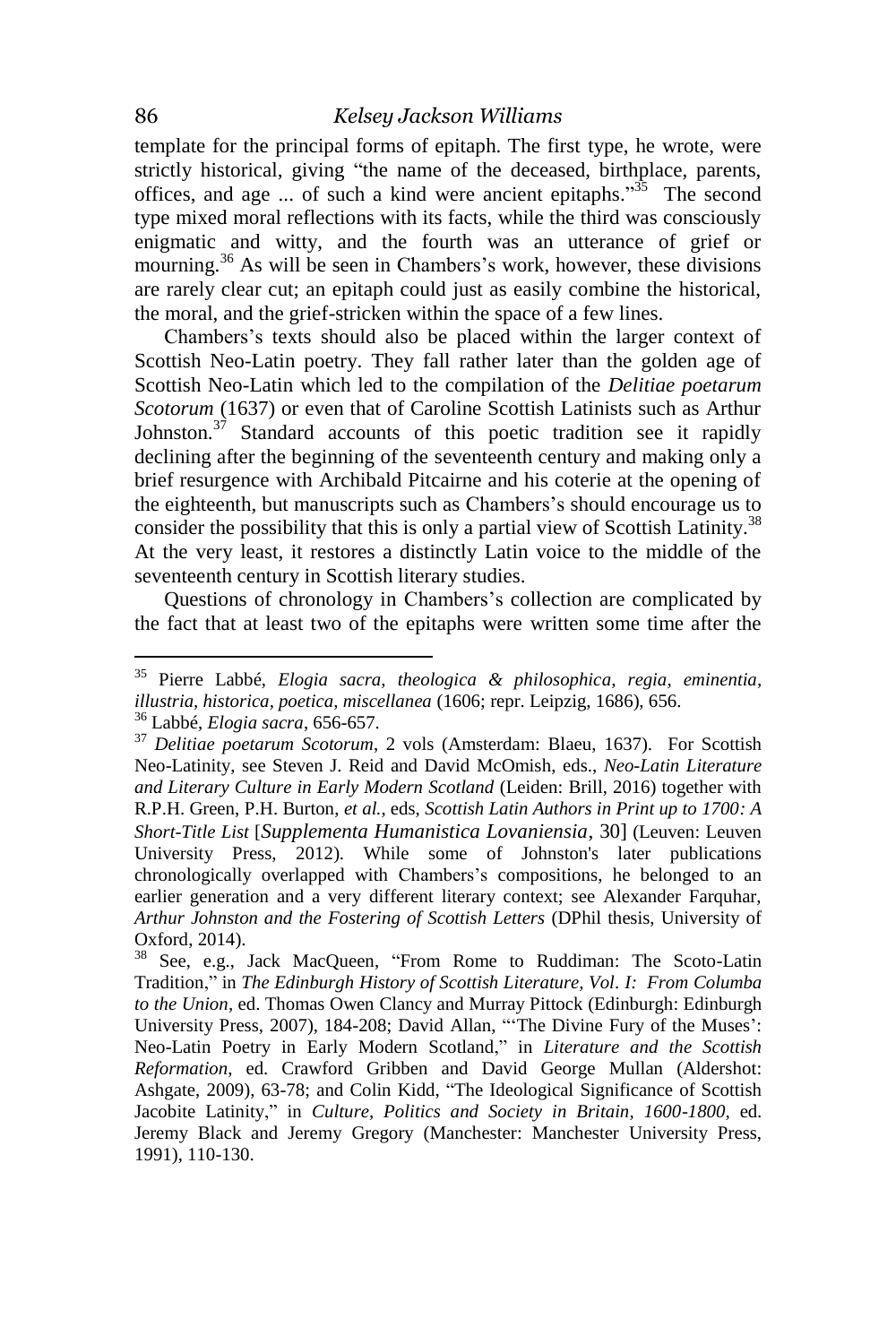#### PAPER MONUMENTS 87

deaths of their subjects. In one case, the subject is central not only to the community of lives Chambers was memorialising, but also to his own family's rise to prominence on the continent. This was Thomas Dempster (1579-1625), the pugnacious and controversial Scottish professor of humanities at the University of Bologna.<sup>39</sup> Dempster was a cousin of Chambers through the Leslies of Balquhain, but his place in Chambers's necrology probably owes less to that tenuous kinship than to his role as patron to Chambers's uncle George Con while the latter was a young man in Bologna.<sup>40</sup> Chambers presents Dempster as a model Catholic humanist, famous for his edition of Rosinus's *Antiquities*, extensively travelled, and knighted by Pope Urban VIII, who was known for his attention not only to Scots but also to scholars.<sup>41</sup> Dempster's now much better-known polemical works receive no mention.

It is tempting to suppose this was written during what might be termed Chambers's "Roman" phase as a student at the Scots College there. More definitely from this phase was his epitaph on Dempster's friend and his own cousin, George Chalmer, professor of humanities at the University of Padua (d. 1632).<sup>42</sup> George may, indeed, have provided an inspiration for the young Thomas Chambers. As well as his *Sylva Leochaeo suo sacra*, a verse exchange between him and the Scottish Latin poet John Leech, he also published a substantial *Emblemata amatoria* at Venice in 1627.<sup>43</sup> This

 $39$  For Dempster see the *ODNB*, s.n., John Durkan, "Thomas Dempster: A Scottish Baronius," *Innes Review, 54 (2003): 69-78; Ulrike Moret, "An Early Scottish* National Biography: Thomas Dempster's *Historia ecclesiastica gentis Scotorum* (1627)," in *A Palace in the Wild: Essays on Vernacular Culture and Humanism in Late-Medieval and Renaissance Scotland* [*Mediaevalia Groningana*. n.s. 1], ed. L. A. J. R. Houwen, *et al.* (Leuven: Peeters, 2000), 249-269; and, for his Etruscan interests, Robert Leighton and Celine Castelino, "Thomas Dempster and Ancient Etruria: A Review of the Autobiography and *De Etruria Regali*," *Papers of the British School at Rome,* 58 (1990): 337-352.

<sup>&</sup>lt;sup>40</sup> Jason Harris, "Exiles and Saints in Baroque Europe: George Conn and the Scotic Debate", in *The Ulster Earls and Baroque Europe*, ed. Thomas O'Connor and Mary Ann Lyons (Dublin: Four Courts, 2010), 306-326, esp. at 314-315. <sup>41</sup> SCA CB/57/12, fol. 163r-v.

<sup>42</sup> SCA CB/57/12, fols. 162r-163r. For Chalmer, see Thomas Dempster, *Historia ecclesiastica gentis Scotorum* (Bologna: Typis Nicolai Thebaldini, 1627), 172, Giacomo Filippo Tomasini, *Gymnasium Patavinum ... libris V. comprehensum* (Udine: Ex typographia Nicolai Schiratti 1654), 343, and John Leech, *Epigrammatum libri quatuor*, ed. Jamie Reid-Baxter and Dana F. Sutton, [http://www.philological.bham.ac.uk/leech/,](http://www.philological.bham.ac.uk/leech/) note to IV.68.

<sup>&</sup>lt;sup>43</sup> George Chalmer, *Sylvae Leochaeo suo sacrae: sive, Lycidae desiderium* (Paris: s.n., 1620) and *Emblemata amatoria* (Venice: Ex typographia Sarcinea, 1627); R. P. H. Green, et al., as in n. 38 above, no. 13/1-2. He also left a poem in manuscript, *Ad Urbanum VIII P.M. Scotiae quandam sic protectorem silva*, noted in the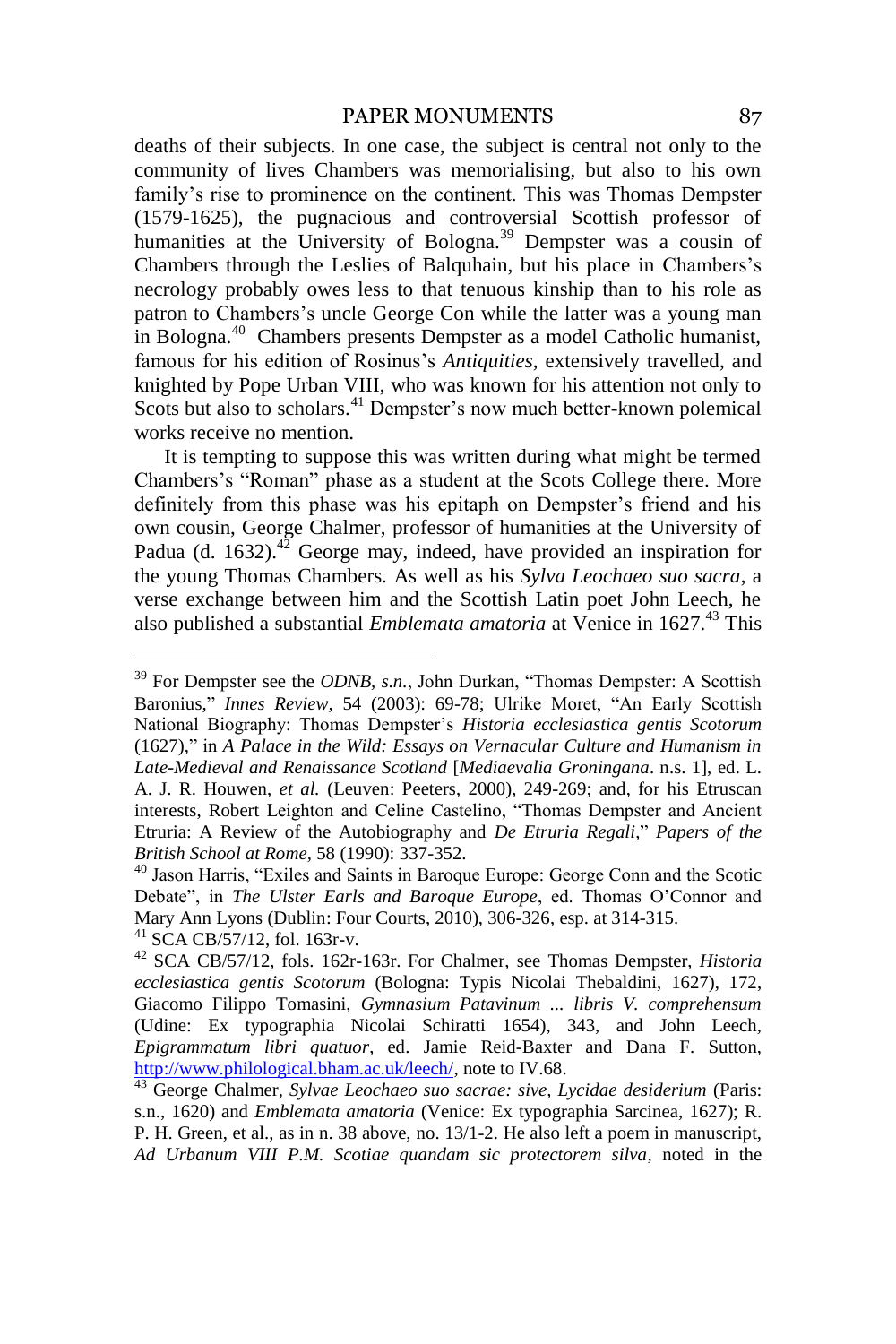substantial collection of Latin poems, copiously illustrated by a series of woodcuts mostly borrowed from Crispin de Passe's *Thronus Cupidinis*, includes a series of elegies: to the king of France, to Paolo Leoni, Bishop of Ferrara, Ottavio Buttorini of Verona, and, crucially, to both the poet's own father Patrick Chalmer and Thomas Dempster.<sup>44</sup>



**Figure 2. The funeral byre of Patrick Chalmer as imagined in George Chalmer,**  *Emblemata amatoria* **[Venice, 1627], sig. N3r.**

It was probably in this same Roman phase that Chambers penned another short epitaph commemorating another kinsman, George Chalmer, Professor of Law at Pont-à-Mousson, who died on 22 April 1637.<sup>45</sup> It is a trite, conventional poem, extending to only seven lines and characterising the professor as one who had the good fortune of lying "in the lap of literary leisure," something that Thomas, then on the hunt for patronage,

1

Vatican Library by Ernest Graf in 1938 and discussed in Leech, *Epigrammatum*, ed. Reid-Baxter and Sutton, note to IV.68.

<sup>44</sup> Chalmer, *Emblemata*, esp. 192-193 (Dempster) and 194-195 (Patrick Chalmer). For the identification of the woodcuts see Mario Praz, *Studies in Seventeenth-Century Imagery*, 2nd ed. [*Sussidi eruditi*, 16] (Rome: Edizioni di storia e letteratura 1975), 295.

<sup>45</sup> SCA CB/57/12, fols. 183v-184r. See Hay, *Blairs Papers*, 122.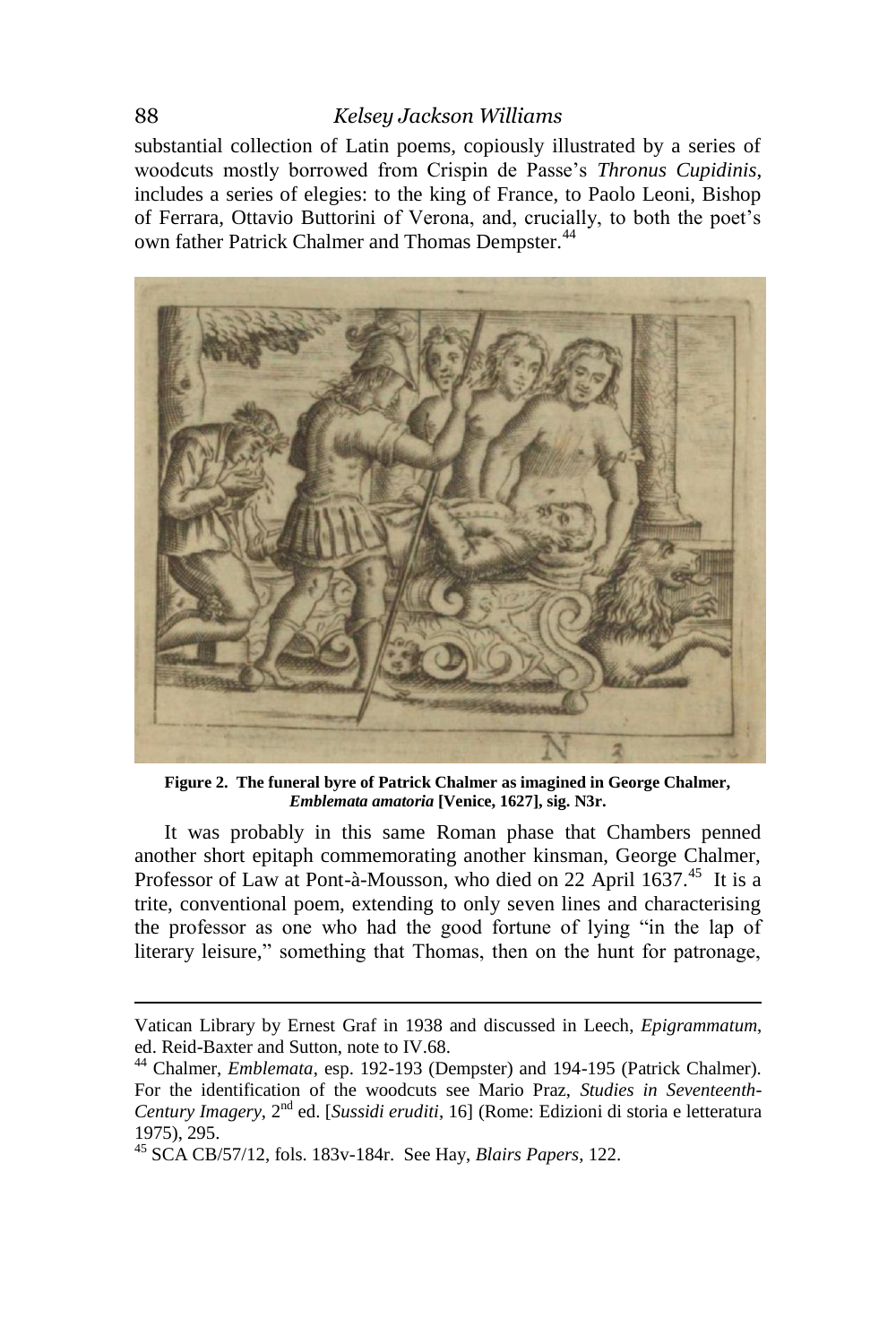seems to have envied.<sup>46</sup> It also includes what was to become a characteristic clause in Chambers's epitaphs, "descended from the illustrious families of Chalmer and Barclay in Scotland." The individual was always presented as a part of the larger family network.<sup>47</sup>

The emotional core of Chambers's poems to his kingroup lies not in these early poems, however, but in three written in the late 1630s: two to his mother, Christian Con, and one to his uncle, George Con. Chambers's mother died in Aberdeen on 21 April 1639 and it seems unlikely that Chambers had seen her since his time in Scotland in 1637-38, if even then.<sup>48</sup> Her death called forth a flood of poetry, but in two noticeably different modes. The first epitaph in his notebook is entirely personal, describing her as the "best of parents" and a "most dutiful mother." who was devoted to and beloved by her children.<sup>49</sup> The second, however, is much more public. While both epitaphs are addressed to that "noble and well-born matron, Lady Christian Con," the latter emphasises her genealogical and confessional heritage, beginning by identifying her as the daughter of Patrick Con of Auchry and sister of George Con. Her father, Chambers specifies, was *praefectus* (captain) to Francis Hay, 9<sup>th</sup> Earl of Erroll, during the Battle of Glenlivet in 1594, when the Catholic earls Erroll and Huntly defeated an army sent north by the crown. Chambers emphasised the confessional nature of the conflict, recording how his grandfather had fought the "heretics" in battle.<sup>50</sup> This confessionalised family narrative then turned to Christian's brother George Con, apostolic nuncio to the British crown and "soon destined for the purple by the Vatican," before focusing on her own dedication to the Catholic faith in the face of opposition.<sup>51</sup> The poem as a whole presented Christian as the ideal Scottish Catholic noblewoman, the scion of the ideal Scottish Catholic noble family.

Christian's second epitaph speaks directly to that on her brother George, placed immediately after hers in Chambers's manuscript. The promised cardinal's hat, so proudly gestured towards in Christian's epitaph, had not materialised before Con's death on 10 January 1640 and

 $46$  "In otij literarij gremium sese contulisset" (SCA CB/57/12, fol. 184 $r$ ).

<sup>&</sup>lt;sup>47</sup> "Illustribus Camerariorum et Barclaiorum familij in Scotia oriundus" (SCA CB/57/12, fol. 183v).

<sup>&</sup>lt;sup>48</sup> "Obijt in Aberdoniae in Scotia xxi Aprilis M.D.CXXXIX." (SCA CB/57/12, fol. 175v).

 $49$  "Parentem optimam . . . matri dutissimae" (SCA CB/57/12, fols. 174r-175v).

<sup>&</sup>lt;sup>50</sup> "Clarissimi domini Patricij Conaei de Achry | quibatque Comitis Errolij Magni Scotiae stabuli Comitis | in Praelio Glenliuetano Praefecti, filia, | qui uno duntaxat è pluribus commisso in haereti-  $|cos$  praelio, tribus eques ab hostibus effossij" (SCA CB/57/12, fol. 176r).

<sup>51</sup> SCA CB/57/12, fol. 176v.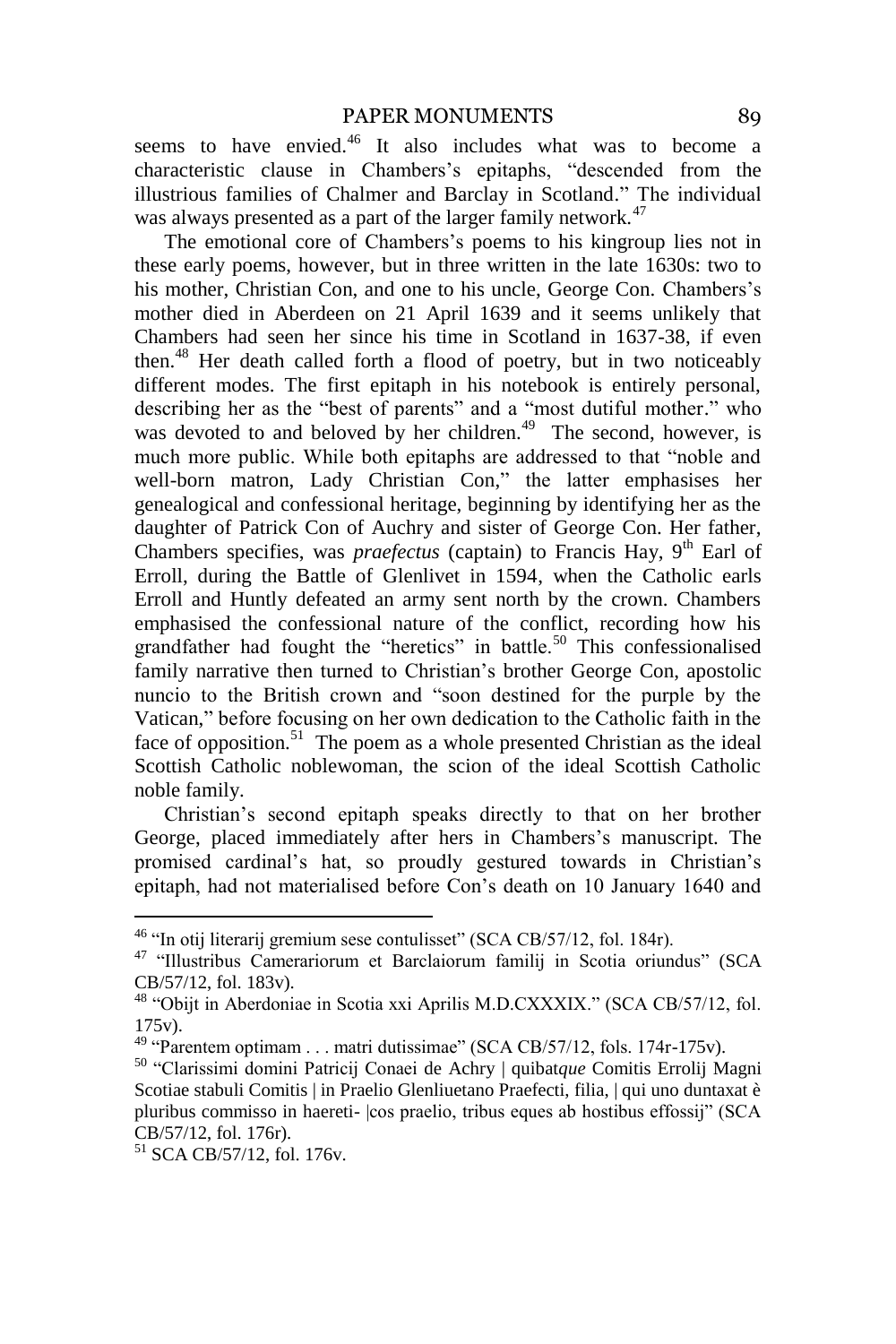Chambers, with a degree of bitterness, wrote that he would have been "a Roman cardinal had he lived."<sup>52</sup> Con was characterised as an ornament to letters and a possessor of natural nobility, but also a "defender of religion," one who was simultaneously "noble, learned, and virtuous". The attributes highlighted in Christian's epitaph reappear in that of George: loyal to the Catholic faith in the face of opposition, noble, and possessing an immoveable virtue. These were Chambers's markers of the ideal post-Reformation Scot.

Soon after, another member of Chambers's agnatic kingroup died, David Chalmer, Principal of the Scots College in Paris, whose death occurred just over a year after Con's, on 18 January  $1641$ .<sup>54</sup> The principal was a distant relative of Chambers, and his epitaph is accordingly more public and less emotional, praising him for the "splendor of his blood and his erudition," his extensive historical knowledge (Chalmer had published *De Scotorum fortitudine* in 1627, an important Catholic reinterpretation of Scottish history), and his good relations with popes Paul V, Gregory XV, and Urban VIII.<sup>55</sup>

Chambers only returned to familial subjects once more in 1645, when he wrote an epitaph for his brother Alexander.<sup>56</sup> By then, the style and structures of his compositions had become fixed, almost formulaic. He began with his brother's descent from "a famous equestrian family in Scotland," before moving on to the latter's honourable career for twenty years as a *tribunus* in the Regiment Écossais in France. He then turned to the circumstances of his death, representing him as amongst the bravest at the Battle of Nordlingen, repelling the Imperial forces, but falling to a bullet in the midst of battle and dying a glorious death. A concluding period described him as beloved of God and a friend to all. This—on the

<sup>&</sup>lt;sup>52</sup> "Hunc Cardinalem Romanum diu viuere" (SCA CB/57/12, fol. 177v). Con's narrow miss of the purple was an ongoing sore spot for Scottish Catholics, with debates over the epitaph on his tomb revolving around whether or not to mention his near-elevation (see McInally, *Sixth Scottish University*, 38).

<sup>&</sup>lt;sup>53</sup> "Religionis defensor . . . etiam nobilibus, etiam doctis, etiam probis . . ." (SCA CB/57/12, fol. 178r).

<sup>54</sup> SCA CB/57/12, fol. 183r-v. For David Chalmer see Dempster, *Historia ecclesiastica*, 196; Hay, *Blairs Papers*, 110-117, Edward Rosen, "David Chalmer of Fint y", *Notes and Queries,* 195 (1950): 248-249, and Halloran, *Scots College, Paris*, 30-31.

<sup>&</sup>lt;sup>55</sup> "Cuius es sanguinis et Eruditionis splendor fuit" (SCA CB/57/12, fol. 183r). His *De Scotorum fortitudine doctrina, & pietate, ac de ortu & progressue haeresis in regnis Scotiae & Angliae libri quatuor* (Paris: Sumptibus Petri Baillet, 1631) is an important but neglected milestone in the historiography of post-Reformation Scottish Catholicism.

<sup>56</sup> SCA CB/57/12, fols. 186r-v.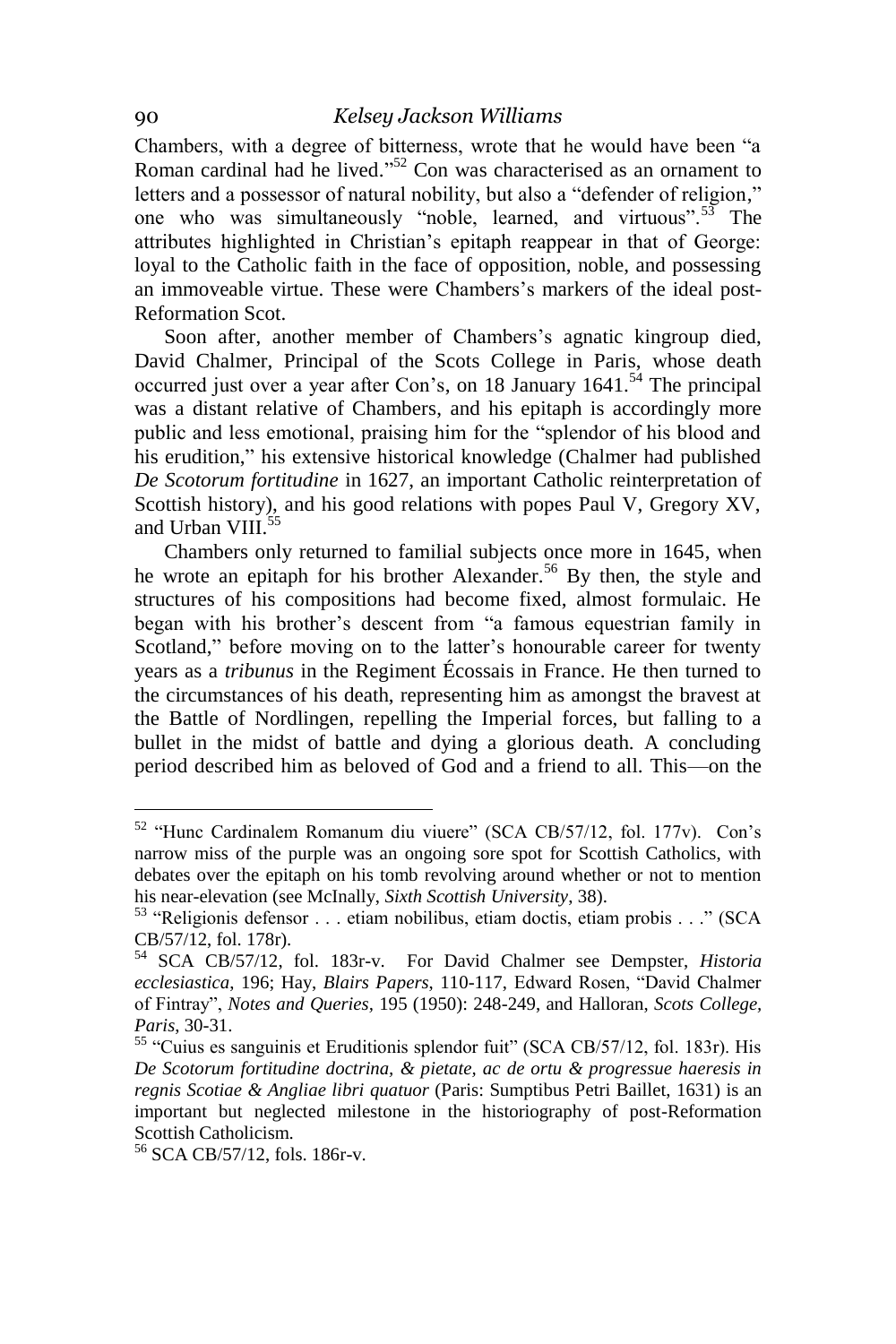whole rather factual—poem concludes with the intriguing colophon that it was "publicly set up by his dutiful spouse Susanna Maria von Jaxheim, a noble Frenchwoman, and his grateful brother, the weeping T.C.," suggesting that at least notionally it may have been intended as the text for a physical funeral monument, though where it might have been erected is not clear.<sup>57</sup>

This late epitaph offers a point of intersection between the first category of Chambers's subjects, his own kingroup, and the second, the members of the Regiment Écossais, for which he had been a recruiter during his time in Scotland in 1637-38. Chambers's links to the Regiment were in turn intertwined with a long-standing association with the Douglas Earls of Angus, who regularly contributed officers to the regiment and were one of the leading Scottish Catholic families in France at the time.<sup>58</sup>

The epitaphs of the Regiment Écossais fall into two groups: an early series apparently written while Chambers was still in Rome and a later triad from the following decade. The early group consists of four officers: Andrew Gray, Robert Douglas, John Hepburn, and James Hepburn, all active in the Regiment during the 1630s. John and James were both colonels of the Regiment, then and afterwards called "Hepburn's Regiment," while Gray and Douglas served under them.<sup>59</sup> In each case the men in question died in battle, and in each case Chambers dwelt upon their history of military service and the circumstances of their deaths. Gray, a *centurion* in Hepburn's Regiment, was killed at the siege of La-Mothe-en-Bassigny in Lorraine on 12 June 1634, though, as Chambers wrote, his and the regiment's appearance on the field was as much an omen of victory as

<sup>&</sup>lt;sup>57</sup> "Sponso dutissimo Susanna Maria de Jaxheim nobilis franca fratrique suauissimo T. C. lachrymae unde P.P." (SCA CB/57/12, fol. 186v). Susanna Maria was presumably a sister or kinswoman of Maria Magdalena, daughter of Christoph Sebastian von Jaxheim, Imperial Landrichter of Nürnberg, who married the Chalmers' cousin General John Urry (Johann Seifert, *Hoch-Adeliche Stamm-Taffeln*, 4 vols. [Regensburg: Auctor Regensburg Hofmann, 1721-1732], iv. unpaginated [tafel "Jaxheim"]; R. R. Stodart, *Scottish Arms: Being a Collection of Armorial Bearings, A.D. 1370-1678*, 2 vols. [Edinburgh: Paterson, 1881], ii. 259). Maria Magdalena's brother Jobst Wilhelm von Jaxheim was later active in England, receiving license to travel to Hamburg in 1650 (*Calendar of State Papers, Domestic, 1650*, 562).

<sup>58</sup> On the Regiment Écossais, see Steve Murdoch and Alexia Grosjean, *Alexander Leslie and the Scottish Generals of the Thirty Years' War, 1618-1648* (London: Pickering and Chatto, 2014), 28-29; Glozier, *Scottish Soldiers*, chap. 2.

<sup>59</sup> See Michel, *Les Écossais en France*, ii. 284-285, for the regiment as it was in 1633*.*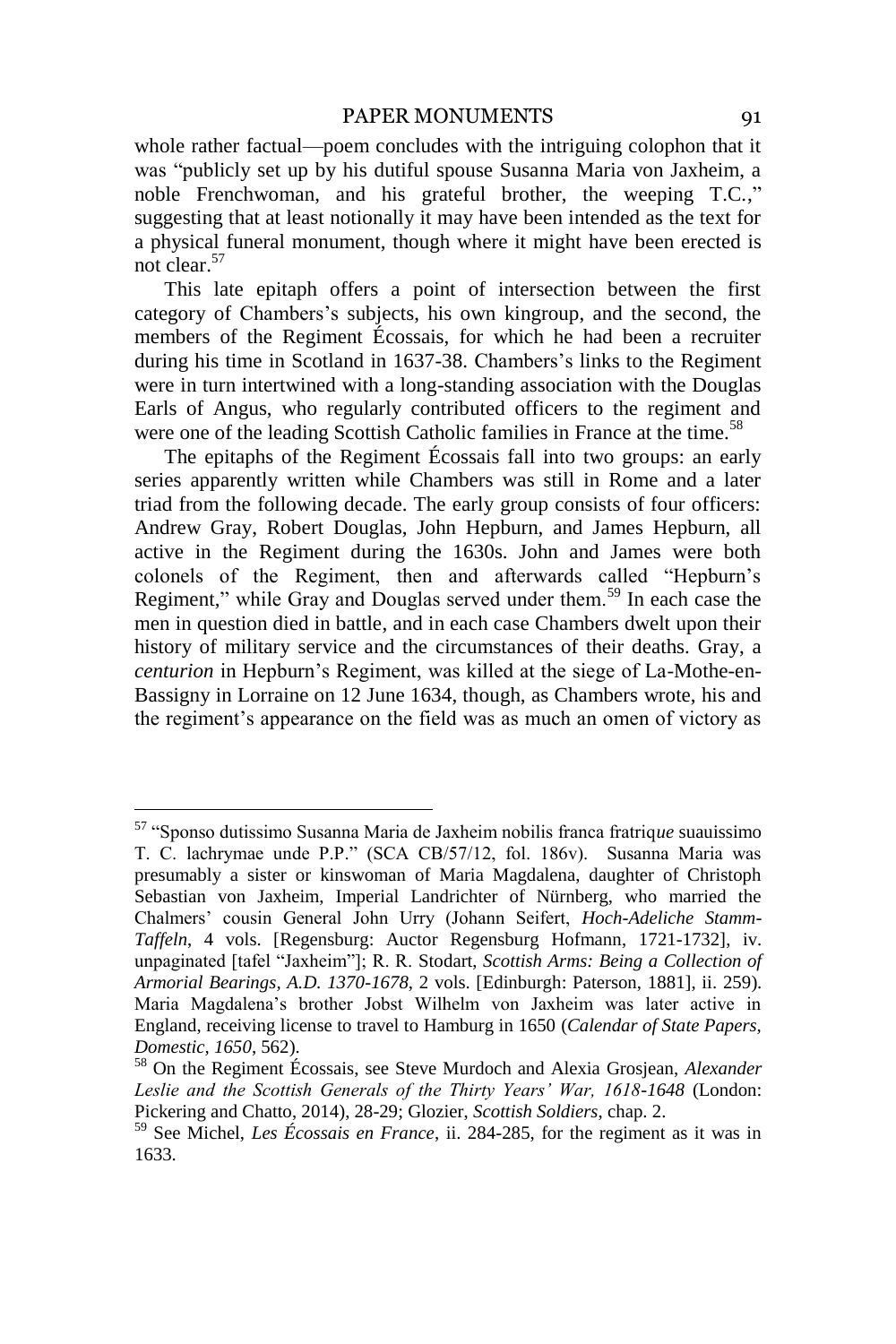the celestial St Andrew's Cross which appeared to King Achaius.<sup>60</sup> Robert Douglas of Glenbervie, a younger son of William,  $9<sup>th</sup>$  Earl of Angus, died of wounds sustained in battle at Montbéliard on 16 June 1635, and was summed up in a phrase which nicely encapsulated Chambers's priorities: "His religion? Catholic. His country? Scotland."<sup>61</sup>

The famous John Hepburn, Field-Marshal of France, who had begun his career under Andrew Gray, was commemorated by Chambers in two separate epitaphs. $62$  Hepburn had been killed by a gunshot at the siege of Savern on 8 July 1636 and as with Chambers's mother the first epitaph focused on personal qualities, the second on public position. The latter epitaph is closely paralleled by that of his kinsman James Hepburn, his successor as regimental colonel, who was killed at the siege of Damvillers in Lorraine. As usual, his birth, his time in the French service, and the circumstances of his death are noted. $63$ 

<sup>&</sup>lt;sup>60</sup> "Decussatam Diui Andreae Crucem cui litus mi cantem in omen victoriae suspexit aliàs Achaius Scotorum Rex LXIII" (SCA CB/57/12, fol. 180v). The legend that King Achaius had seen a fiery St Andrew's cross in the sky before his battle with the English had a venerable history going back at least to Hector Boece's *Scotorum historiae a prima gentis origine* (Paris: Iodoci Badii Ascensii, 1527), fol. CXCVIv. Gray, another northeastern Catholic, had had a lengthy military career stretching back to service in the Earl of Huntly's army in 1594: see Matthew Glozier, "Scots in the French and Dutch Armies During the Thirty Years' War," in *Scotland and the Thirty Years War, 1618-1648*, ed. Steve Murdoch (Leiden: Brill, 2001), 121-122, corrected by SSNE, no. 378, and Murdoch, *Network North*, as in n. 5 above, 70-71. As indicated by Glozier and Murdoch, he has frequently been confused with Andrew Gray,  $7<sup>th</sup>$  Lord Gray (see Balfour Paul, ed., *Scots Peerage*, iv. 286-287), who was also in French service, a confusion compounded by Chambers's identification of the man who died in 1634 as "Graiorum familiae Principis et haeredis" (SCA CB/57/12, fol. 180r). See also Patrick Hannay, *Poetical Works*, ed. Thomas Russell (Glasgow: privately printed, 1875), 30-39 (Hannay's "Songs and Sonnets" were dedicated to Gray).

<sup>&</sup>lt;sup>61</sup> "Si Religionem? Catholicus, Si Patriam? Scotus fuit" (SCA CB/57/12, fol. 184v). He was the fourth son of William Douglas,  $9<sup>th</sup>$  Earl of Angus, and left descendants in Scotland (Balfour Paul, ed., *Scots Peerage*, i. 198; Sir Robert Douglas of Glenbervie, *The Baronage of Scotland* [Edinburgh: Bell & Bradfute, 1798], 19).

<sup>62</sup> SCA CB/57/12, fols. 158v-160v. For Hepburn see SSNE, no. 2660, *ODNB, s.n.*

<sup>&</sup>lt;sup>63</sup> SCA CB/57/12, fol. 164r-v. Chambers's manuscript erroneously calls him "Patricius" rather than "Jacobus," presumably a scribal error as the circumstances of death described in the poem are undoubtedly those of James Hepburn (see *ODNB, s.n.*, and SSNE, no. 2657). The relationship between James and John Hepburn has been the subject of considerable confusion. On 28 July 1636, one Andrew Hepburn, describing himself as brother-german of the deceased Colonel Sir John Hepburn and Lieutenant-Colonel James Hepburn, made a supplication to the Scottish Privy Council for a testimonial allowing him to claim his deceased brothers' estates in France (*Register of the Privy Council of Scotland*, 2<sup>nd</sup> ser., vi.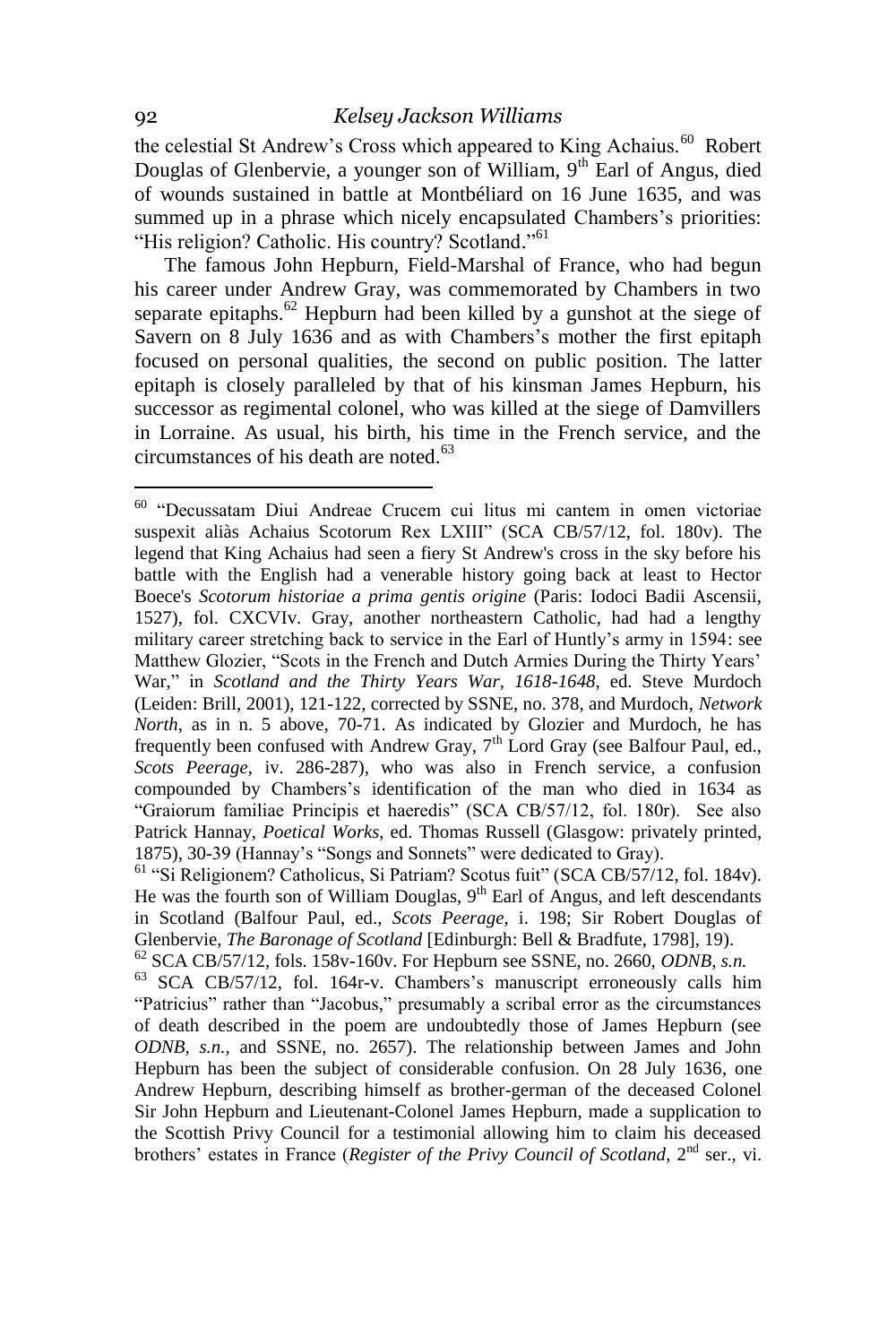Chambers did not return to the officers of the Regiment Écossais as subjects until 1645, when he composed the epitaph for his brother Alexander, discussed above, and two more for Field-Marshal Lord James Douglas, younger son of William,  $1<sup>st</sup>$  Marquess of Douglas, nephew of Robert Douglas of Glenbervie, and colonel of the Regiment Écossais. The first listed his personal and military merits, while the second recorded his ancestors as far back as his great-grandfather, his dedication to Catholicism, and his service in Scotland, France, Flanders, Italy, and Germany, culminating in his death in a skirmish near Douai on 21 October 1645 at the early age of twenty-eight.<sup>64</sup>

Lord James was succeeded by his brother Archibald Douglas as commander of the regiment, and it was Archibald's three daughters who form the subject of the final, unusual, epitaph in Chambers's manuscript.<sup>65</sup> In June 1648, the children had perished in a shipwreck near Amsterdam, and Chambers commemorates them in a more than usually fluent and tightly constructed poem, significantly at variance with some of his more formulaic pieces. Aside from his mother, they are the only women memorialised in Chambers's works, and their epitaph seems to be a more personal response to their deaths, perhaps due to Chambers's close links to the Douglas family.

Collectively, this second group of epitaphs by Chambers represents a verse narrative memorialising the Regiment Écossais over two decades: a rare coming together of what Thomas Urquhart described as Scotland's twin strengths of "arms and arts." Founded in private networks of kinship and friendship, it was also a public monument to the dedication of Scots in French service and to their achievements at the highest levels during the Thirty Years War.

The defining relationship in Chambers's life during the period 1637-1642 appears to have been his connection to Cardinal Richelieu. As discussed above, he was almoner in the cardinal's household by September 1637, and in the years that followed he composed several epitaphs in

 $64$  SCA CB/57/12, fols. 188r-191r, and see below.

1

<sup>65</sup> SCA CB/57/12, fol. 191v. There is a reference to two daughters of the earl dying on their way to France in Sir William Fraser, *The Douglas Book*, 4 vols. (Edinburgh: T. and A. Constable, at the Edinburgh University Press, 1885-1886), II: 441.

<sup>305, 603),</sup> but James Hepburn did not die until 16 October 1637 (SSNE, no. 2657, confirmed by SCA CB/57/12, fol. 164r). Moreover, John Hepburn's tomb (discussed below) indicates that he was descended from the Hepburns of Athelstaneford, while Chambers states that James was one of the Hepburns of Wauchton (SCA CB/57/12, fol. 164r). As such, it seems very doubtful that they were brothers and more likely that Andrew Hepburn's petition was either confused or actively fraudulent.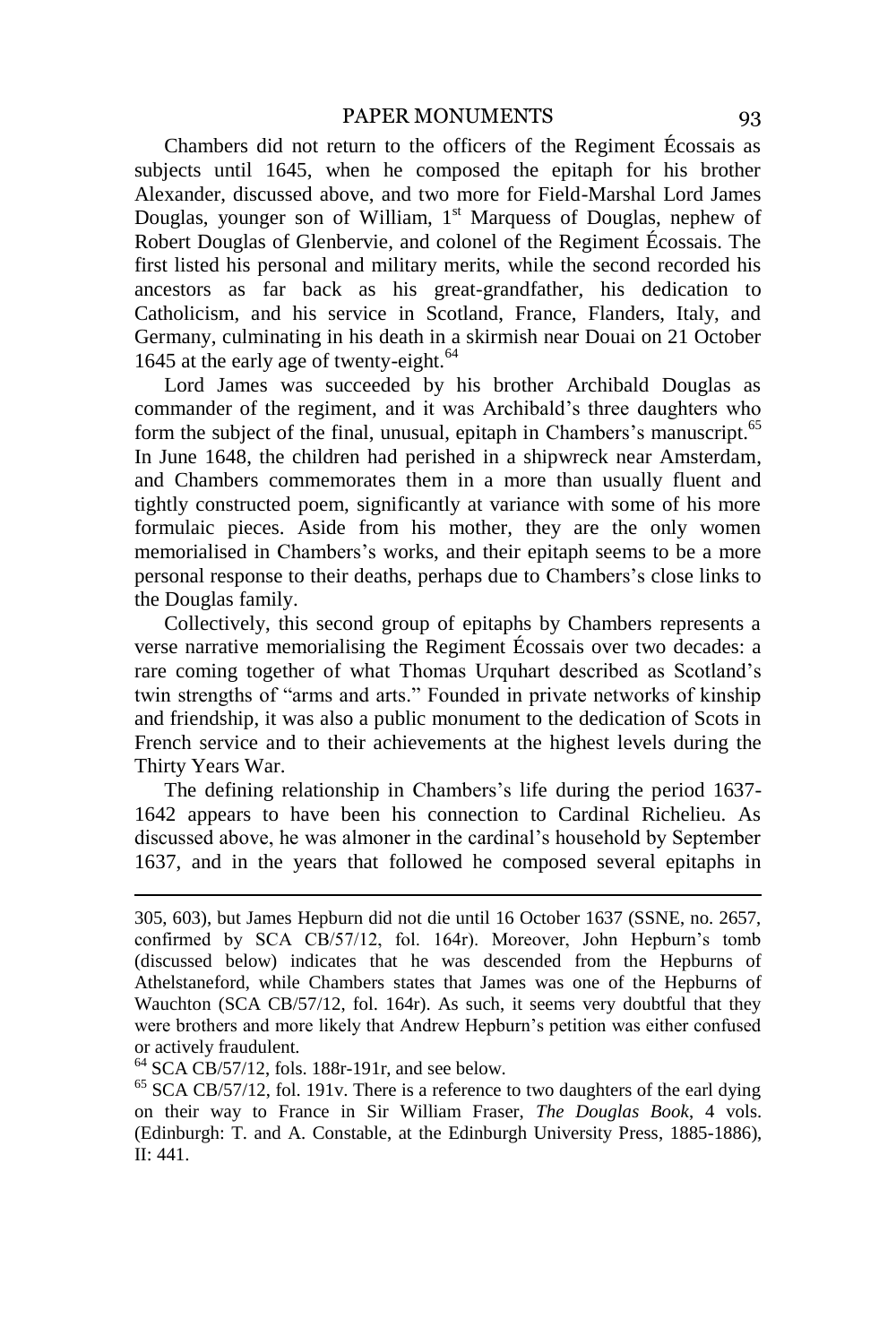honour of other members of Richelieu's circle. First amongst these were two on François le Clerc du Tremblay, better known as Père Joseph (1577- 1638), the Capuchin agent and advisor to Richelieu who had himself been educated by the Scot George Crichton and was friends with Field-Marshal Hepburn, another significant figure in Richelieu's circle.<sup>66</sup> These were rapidly followed by two lengthy epitaphs honouring the Protestant general Bernhard von Sachsen-Weimar (1604-1639), one of the leading French commanders in the Thirty Years war, who was lauded by Chambers for his military victories and whose military strength he compared to the justice of Louis XIII, the fortune of the Dauphin, and the sagacity of Richelieu.<sup>67</sup>

In the same summer, Chambers composed an epitaph for Richelieu's lieutenant of the guards, Jean de Mayola, who was killed at the taking of Hesdin on 23 June 1639. That autumn, he composed two more epitaphs for Cardinal Louis de Nogaret de la Valette (1593-1639), a lieutenant-general under Richelieu, whose ecclesiastical wisdom and military tenacity were equally lauded in Chambers's compositions.<sup>68</sup> A further epitaph belonging to this cycle is that of Claude de Bullion, finance minister to Louis XIII and an ally of Richelieu, but Chambers's misdating of his death to 1638, rather than 1640, suggests that this might, for whatever reason, have been written later than the rest of the cycle when the precise date and circumstances of his subject's decease were somewhat hazy in Chambers's  $mind.<sup>69</sup>$ 

The coda to this cycle came several years later with Richelieu's own death, which elicited a single, comparatively short epitaph from Chambers, praising the "hero optimo" in rather general terms.<sup>70</sup> While Chambers was

<sup>66</sup> SCA CB/57/12, fols. 161r-162r, and see Michel, *Les Ècossais en France*, ii. 307- 309. Père Joseph's education at the Collège de Boncourt in Paris is discussed in the "Vie du fameux père Josef, Capucin nommé au cardinalat," in *Archives curieuses de l'histoire de France*, 27 vols. (Paris: Beauvais, 1834-1840), 2nd ser., IV: 121, as is his education by George Crichton, "l'un des plus sçavans hommes de son siècle" (Crichton was professor of Greek at the Collège Royal and one of the leading Scottish scholars in early seventeenth-century France, see *ODNB, s.n.*, and Jean-Pierre Niceron, *Memoires pour servir a l'histoire des hommes illustres dans la republique des lettres*, 43 vols. in 44 [Paris: Briasson, 1727-1745], XXXVII: 346-357).

 $67$  "Sic Ludouici Justitia, sic Delphini foelicitas, sic Richelij prudentia, sic tua Veymari Fortitudo voluerunt" (SCA CB/57/12, fol. 257r).

<sup>68</sup> SCA CB/57/12, fols. 166r-167r (de Mayola), 170r-173v (de la Valette). Mayola's death was also recorded in Theophraste Renaudot, *Recueil des gazettes* nouvelles (Paris: Bureau d'Ádresse, 1640), 368 ("le sieur de Mayola Lieutenant des gardes du Cardinal Duc").

<sup>69</sup> SCA CB/57/12, fols. 185r-186r.

<sup>70</sup> SCA CB/57/12, fol. 187r.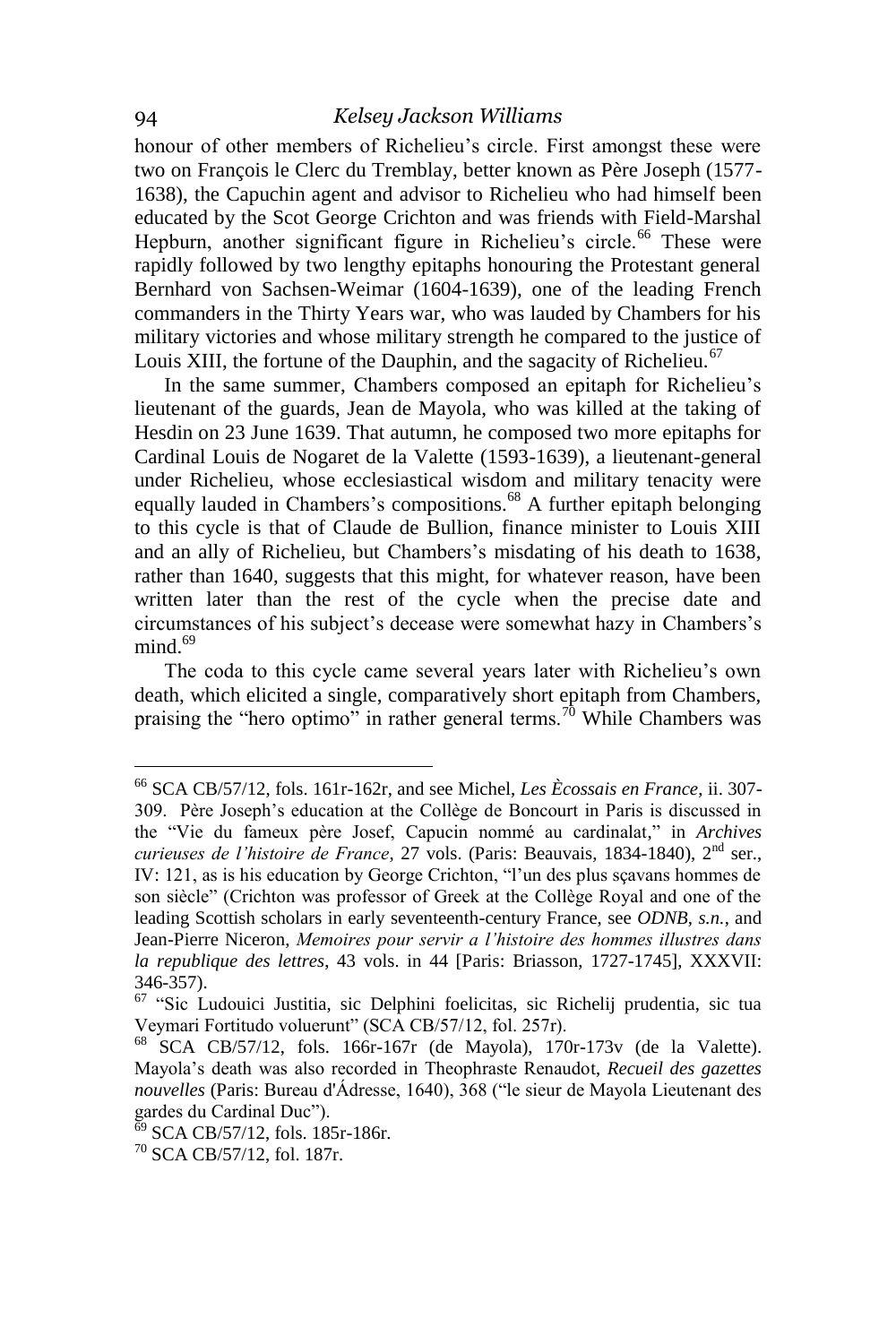later almoner to Richelieu's successor, Mazarin, the political events of the later 1640s failed to call forth the same intense poetic response as those of a few years before. Perhaps most strikingly, the death of Louis XIII in 1643 went entirely uncommemorated by Chambers, although we know that he wrote other, increasingly personal, epitaphs well into the 1640s.

Chambers's texts, taken as a whole, appear to have been composed over a period of sixteen years, from 1632 until 1648, but the vast majority of them date from his *anni mirabili* of 1637 through 1640. Then, suddenly at the centre of European politics by virtue of his appointment as Richelieu's almoner, Chambers developed his previous scattered elegiac compositions into a coherent whole and responded with renewed energy and feeling to the deaths of his beloved mother and his patron uncle, George Con. While most of his epitaphs commemorate public figures officers, scholars, and statesmen—the collection as a whole is surprisingly personal in tone. Chambers seems to have used it, at least in part, to reflect on and describe the key figures in his own life: kinsfolk, friends, and colleagues in the social networks of early seventeenth-century France. At the same time, however, these personal reflections were part of a larger, more public statement of post-Reformation Scottish Catholicism, one which emphasised the nobility of its practitioners, the antiquity of its practice, and the purity of its devotion.

#### **The Monuments**

Chambers's compositions were not solely private, however, nor was the paper mausoleum he had created within George Strachan's *album amicorum* necessarily the final form of his epitaphs. In at least two instances his paper epitaphs were transformed into marble as they became incorporated into the funeral monuments of James Douglas, at Saint Germain des Prés, and John Hepburn, at Toul.

The chapel of St. Christopher in the Benedictine abbey of Saint Germain des Prés had been the burial site of the Douglas Earls of Angus since the burial there of William Douglas, 10th Earl of Angus, in 1611 and continued in use until at least  $1715$ .<sup>71</sup> When Lord James Douglas died, therefore, an agreement was drawn upon between the family and the sculptor Michel Bourdin for a monument of black marble with the figure of Lord James in white marble, all to be finished within the year at a cost of 2,900 livres.<sup>72</sup> This lavish monument, of which only the figure and arms

<sup>71</sup> Jacques Bouillart, *Histoire de l'abbaye royale de Saint Germain des Prez* (Paris, 1724), 319-320.

<sup>72</sup> Fraser, *Douglas Book*, II: 428.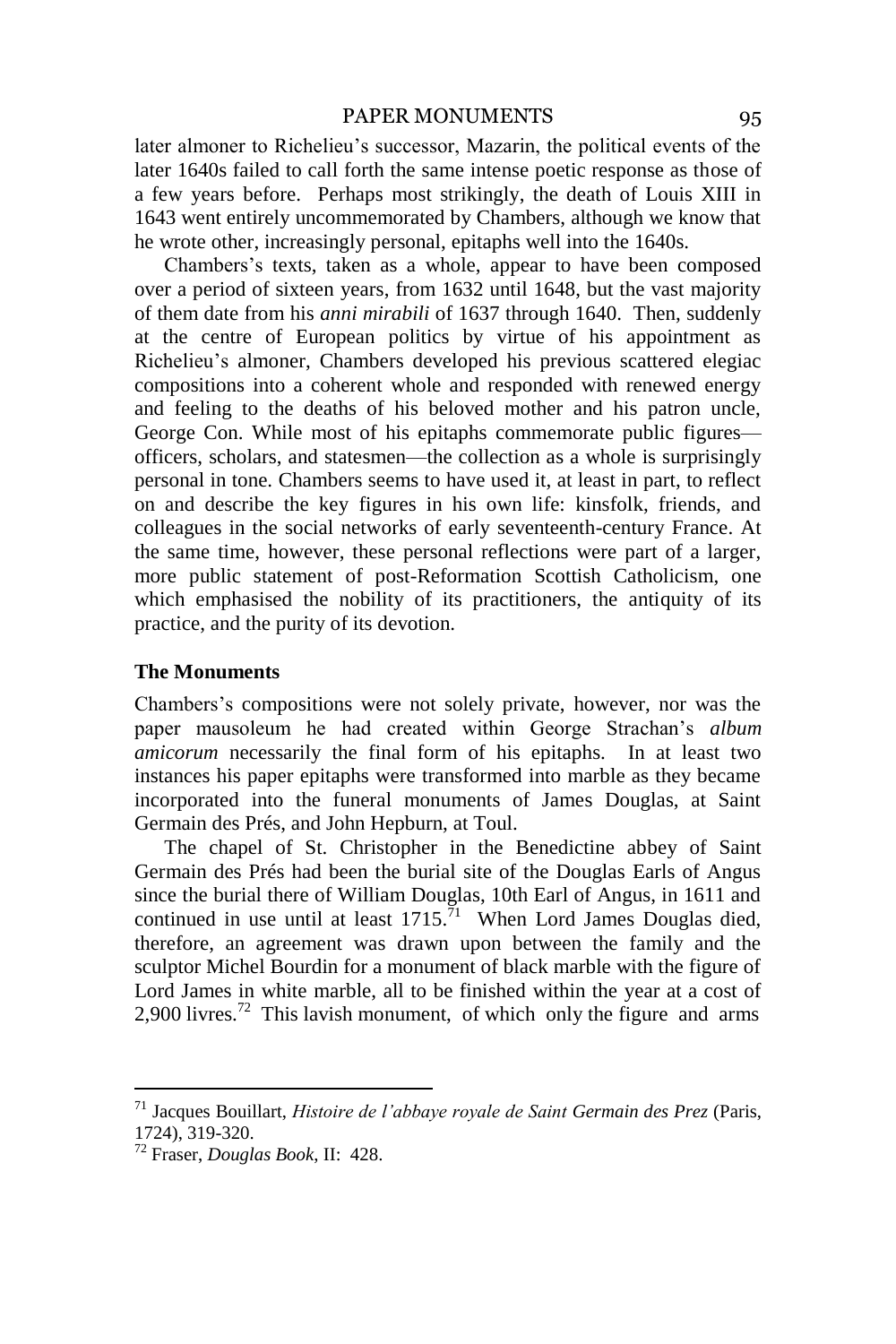

**Figure 3. The tomb of James Douglas as it appeared before the revolution (Jacques Bouillart,** *Histoire de l'abbaye royale de Saint Germain des Prez* **[Paris, 1724], facing 219).**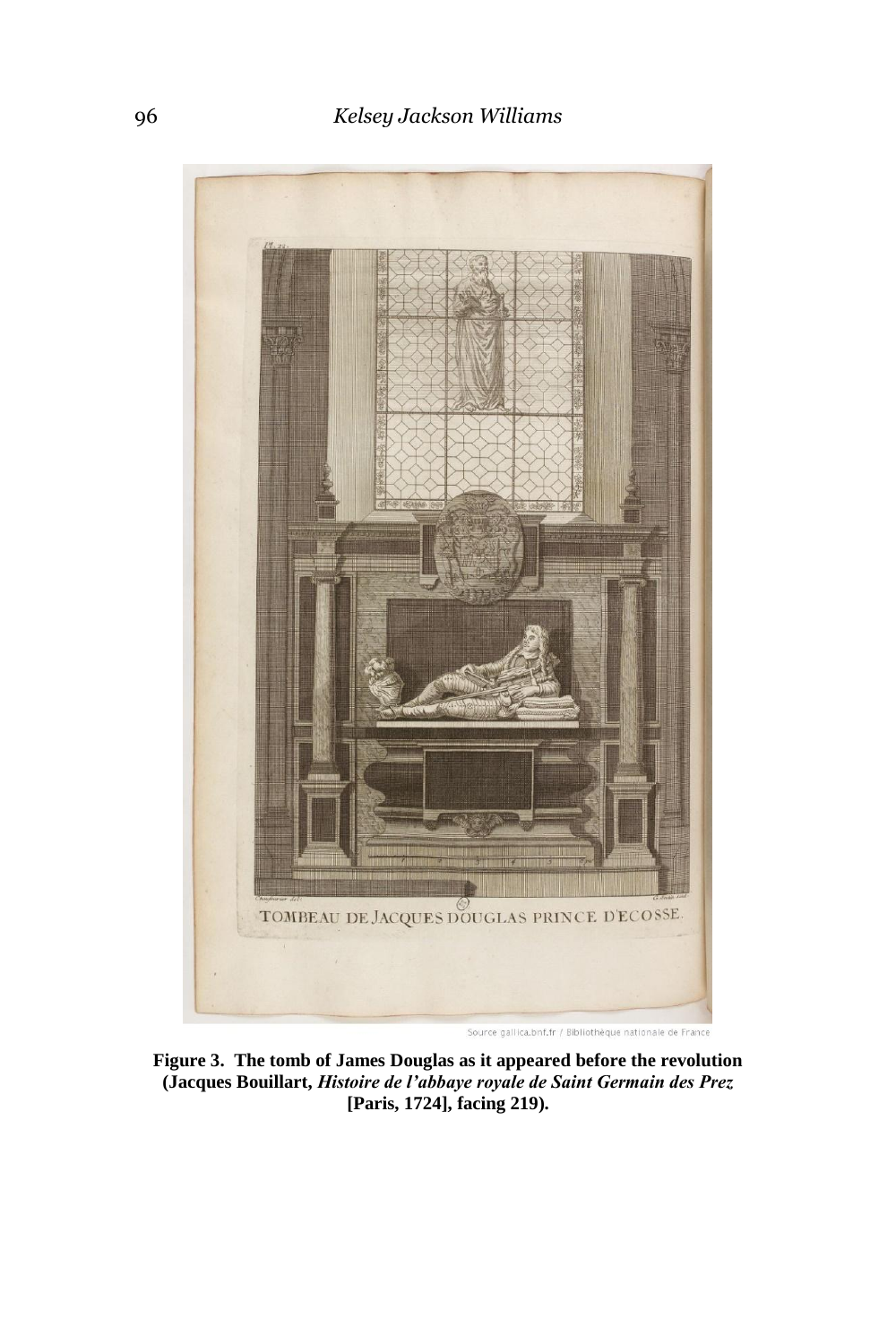#### PAPER MONUMENTS 97

survive, bore two epitaphs.<sup>73</sup> One was a short poem on this "new hope of the Douglases"; the other was Chambers's second epitaph to the deceased soldier, identical to that in Chambers's manuscript save for the final flourish of "Th. Camerarius inscripsit," which did not appear on the monument itself.<sup>74</sup>

The second funeral monument on which a text by Chambers appears is that of Field-Marshal John Hepburn. After his death at the siege of Savern in 1636, his coffin, upon which were placed his marshal's baton, sword, helmet, and spurs, was carried to the nearby town of Toul, where he was buried in the presence of his kinsmen George and James Hepburn in ceremonies officiated over by Charles-Chrétien de Gournay, Bishop of Toul.<sup>75</sup> It was not until 4 January 1669, however, that the chapter of the cathedral were instructed to construct over Hepburn's coffin the marble monument intended for him. Unfortunately, the monument was destroyed during the French Revolution and is known now only from earlier antiquarian descriptions. Located in the far corner of the transept, the monument was made of white marble and stood twenty-five feet high by eighteen feet long, occupying the entirety of the chapel recess in which it was placed. Hepburn himself was presented in his "natural grandeur and military habit," lying supported on his elbow, with the helmet and gauntlets he wore in life placed at his feet, and with his armor and sword hung above. To either side of this statue were sixteen heraldic shields, arranged in two vertical rows of eight, each supported by a black marble lintel inscribed in gold with the names of the relevant families. These thirty-two coats of arms recounted the marshal's ancestry back to his greatgreat-great-grandparents and indicated his kinship to, among others, the Earls of Huntly, the Marquesses of Douglas, and—distantly—to Chambers himself.

Above this imposing array were further allegorical and religious bas reliefs and sculptures including statues of St. "Mansuy," the "Scot from Ireland" who was patron saint of Toul, St. Palladius, St. John, and St. Andrew.<sup>76</sup> On the black marble table upon which Hepburn's statue rested was inscribed the opening lines of Chambers's first epitaph to the marshal,

<sup>&</sup>lt;sup>73</sup> The engraving in Bouillart's *Histoire*, facing 319, depicts a lavish mural monument with the reclining statue of Douglas resting upon a black marble altar tomb, his helm at his feet, with pillars to either side, and a large coat of arms above. All that now survives are the arms and the statue itself (minus the helm); the current epitaph is a modern imitation of the original.

<sup>74</sup> Bouillart, *Histoire*, 319-320. Compare with SCA CB/57/12, fols. 189r-191r.

<sup>75</sup> Gustave Clanché, *Sir John Hepburn, Maréchal de France: inhumé à la Cathédrale de Toul en 1636* (Toul: Imprimerie Moderne, 1918).

 $76$  "Mansuy" was the semi-legendary St. Mansuetus, Bishop of Toul: see Dempster, *Historia ecclesiastica*, as in n. 42 above, 447-448.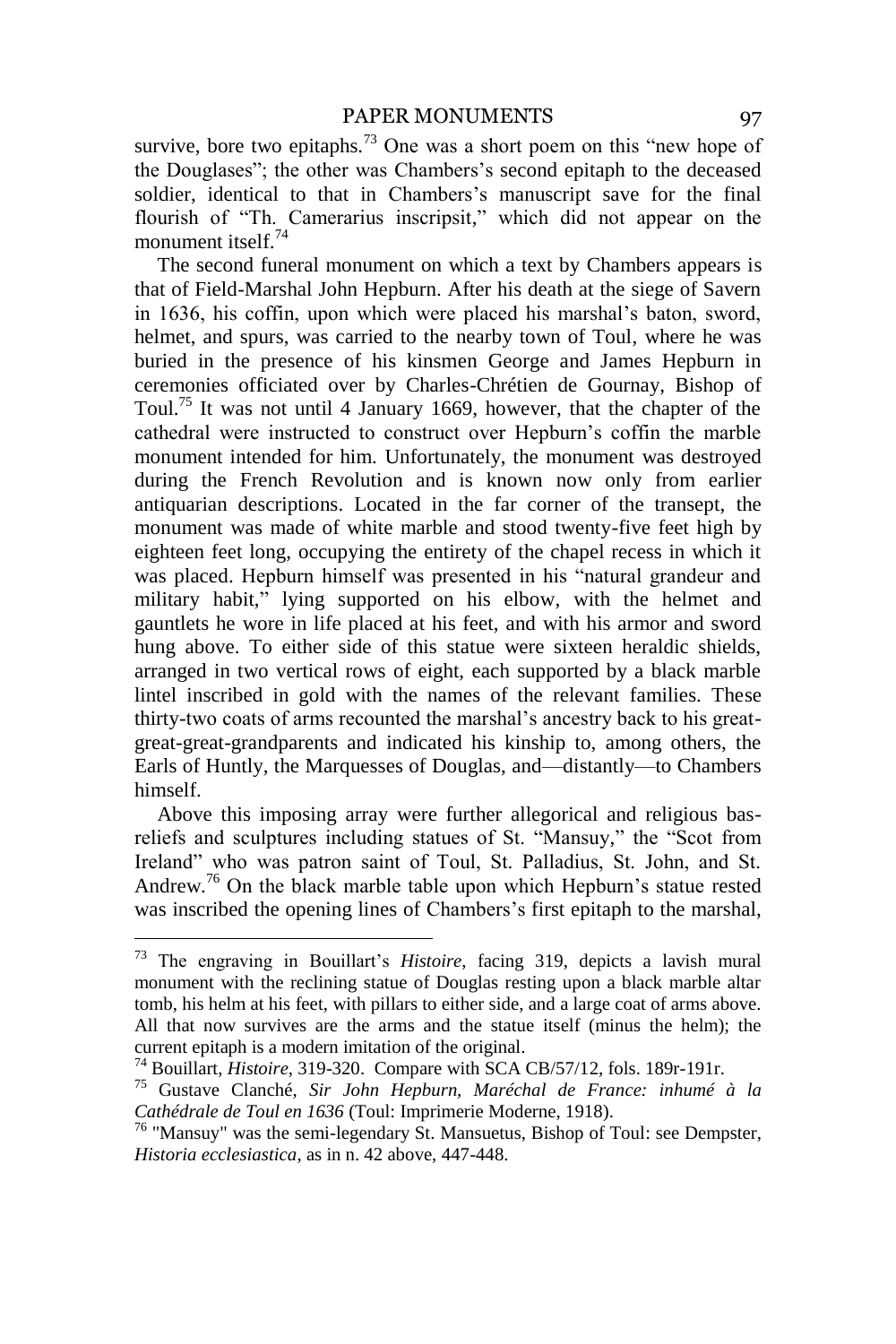giving his name, rank, and the circumstances of his death, followed by the second of Chambers's two poetic epitaphs, which was apparently rendered into prose. The final lines of Chambers's original were replaced with a line attributing the inscription to Thomas Chambers, "a Scottish priest who held the famous man in his arms as he expired."<sup>77</sup>

The presence of Chambers's epitaph on a tomb which was not erected until at least two decades after his death raises a number of questions. Who supplied the inscription? and what was their source? being the two most pressing. While there is no clear answer to these questions, it is possible either that the epitaph on Hepburn circulated independently within the Scottish exile community and was subsequently repurposed for his tomb upon its late erection or, indeed, that Strachan's *album* with Chambers's additions may have been drawn upon for the copy-text of the inscription (though, as indicated below, its whereabouts during this period are unknown).

Monumental commemoration was an important part of Scottish Catholic culture abroad, as is attested by numerous grand tombs of Catholic Scots across Europe. Chambers's manuscript, however, provides an unusual insight into one part of monuments whose social context is rarely known: their inscriptions. In Chambers's case, these texts were not necessarily written to order in any straightforward way, but seem instead to have first existed as paper monuments which were only intermittently converted into marble, often long after the fact. They hint at a wider circulation of monumental texts which could form the basis for physical memorials given the right circumstances. As such, they also encourage us to reflect more generally on the interaction between text and monument in the early modern period. They were not necessarily born out of the same context or same need, but could come together long after the fact in unexpectedly fortuitous and roundabout ways.

#### **A Culture of Memory**

The type of monumental commemoration seen here was part of a larger culture memorialising individuals and families which is evident across post-Reformation Scottish Catholic society. In the benefactors' books of the Scots Colleges, in the necrologies of the Scots Monasteries, in the annual letters of the Scots Mission, and in a host of other documents and physical artefacts, the tenuous history of Scotland's Catholic remnant was created, shored up, and defined through a collage of individual lives. Because of the embattled and migratory nature of Scottish Catholicism, the fragments of this memorialisation which have survived are largely those

<sup>77</sup> Clanché, *Hepburn*, *passim*.